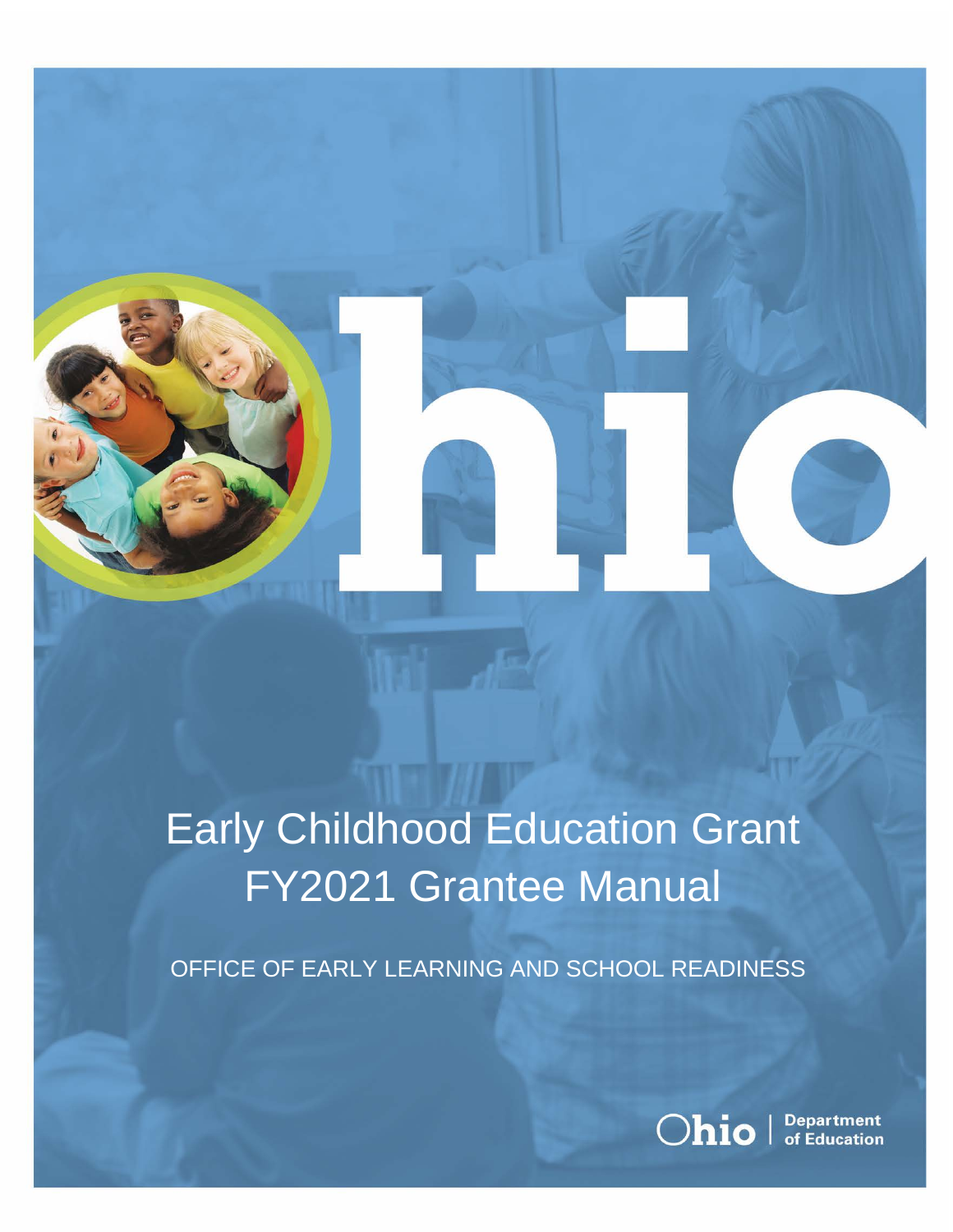# **TABLE OF CONTENTS**

| 4.1 Comprehensive Continuous Improvement Plan (CCIP)  12 |  |
|----------------------------------------------------------|--|
|                                                          |  |
|                                                          |  |
|                                                          |  |
|                                                          |  |
|                                                          |  |
|                                                          |  |
|                                                          |  |
|                                                          |  |
|                                                          |  |
|                                                          |  |
|                                                          |  |
|                                                          |  |
|                                                          |  |
|                                                          |  |
|                                                          |  |

Appendix A - Timeline and Checklist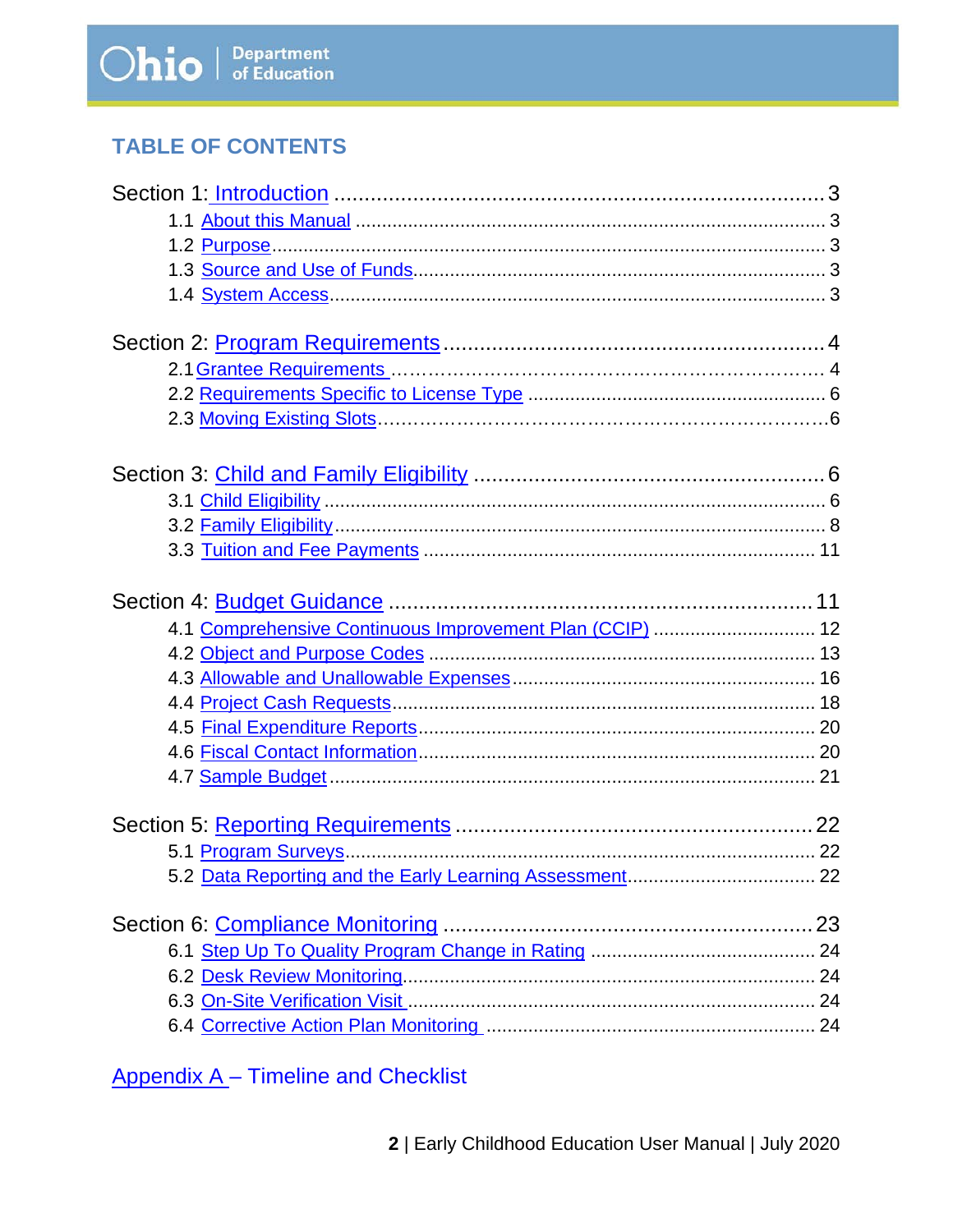# <span id="page-2-0"></span>**SECTION 1: INTRODUCTION**

#### <span id="page-2-1"></span>**1.1 ABOUT THIS MANUAL**

The *Early Childhood Education FY21Grantee Manual* is a comprehensive policy document providing information about program requirements, child and family eligibility requirements, budget and fiscal guidance, and reporting and monitoring requirements. The intended audience of the manual is administrative staff of Early Childhood Education (ECE) Grant-funded programs who are responsible for enrolling children, maintaining required documentation, submitting program, staff and child data, and preparing and submitting budget and fiscal information.

#### <span id="page-2-2"></span>**1.2 PURPOSE**

The purpose of the Early Childhood Education Grant is to maximize a child's early educational experiences before kindergarten and provide high-quality early learning services to eligible children. Preschool programs funded through this state grant are comprehensive and designed to meet the needs of eligible children. Grant funds advance a high-quality educational program for preschool and promote academic achievement using developmentally appropriate practices.

#### <span id="page-2-3"></span>**1.3 SOURCE AND USE OF FUNDS**

Funding for the Early Childhood Education Grant in fiscal year 2021(FY21) is \$68 million in state general revenue funds and \$4.2 million in casino settlement funds. Funding for the Early Childhood Education grant provides programming for 17,657children in FY21 at \$4,000 per child/slot.

In FY21, Early Childhood Education funded programs may serve children eligible for publicly funded child care (PFCC) to extend the day beyond the required 12.5 weekly requirement. Please note that no other public funding source is permitted to be used to fund the same hours for which the child is receiving Early Childhood Education funds. Please see *Section 3.1 Child Eligibility* for requirements regarding eligibility for preschool special education funded children.

#### <span id="page-2-4"></span>**1.4 SYSTEM ACCESS**

Programs must report student, teacher and program information as required by the Ohio Department of Education using the data systems established by the department. Programs must ensure all appropriate staff members register for and gain access to information systems as required by the department.

In order to submit budget, program and child data, there are several Ohio Department of Education data systems that programs must access:

• Comprehensive Continuous Improvement Plan (CCIP) – Budget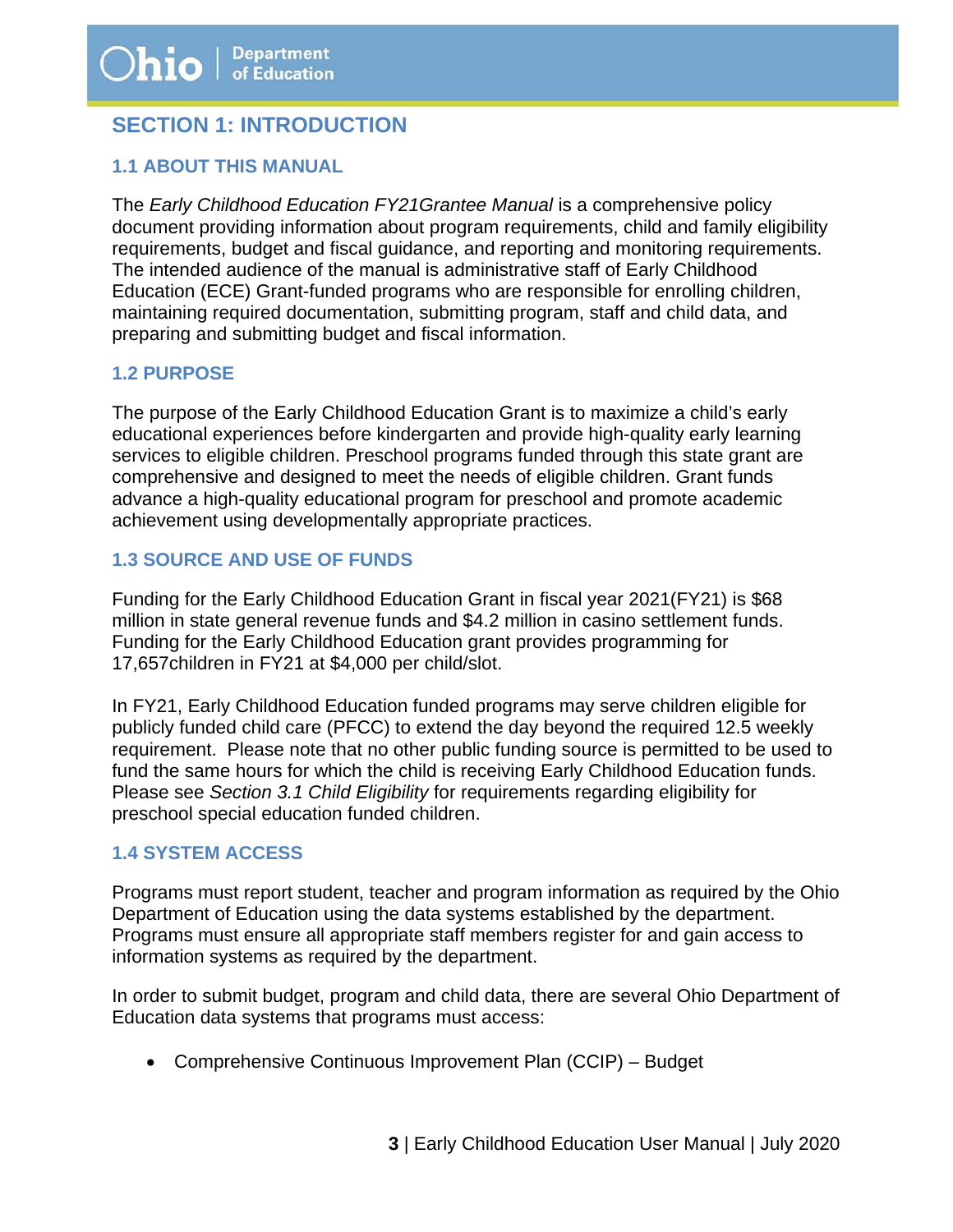- Education Management Information System (EMIS) Program and Student Data from any of the following:
	- o Public School Districts
	- o Community Schools
	- o Educational Service Centers
	- o Joint Vocational Schools
- Enterprise Application System (EAS) Program and Student Data from any of the following:
	- o Chartered Nonpublic Schools
	- o Ohio Department of Job and Family Services-licensed programs

The [Early Childhood Education \(ECE\) Grant Data Systems Access Guide](http://education.ohio.gov/getattachment/Topics/Early-Learning/Early-Childhood-Education-Grant/Early-Childhood-Education-Grants-for-Administrator/systemsaccessguide.docx.aspx) provides step-by-step instructions to access all Department of Education data systems.

## <span id="page-3-0"></span>**SECTION 2: PROGRAM REQUIREMENTS**

#### <span id="page-3-1"></span>**2.1 GRANTEE REQUIREMENTS**

All programs that are highly rated in Step Up To Quality must comply with the program standard requirements and maintain a three-, four- or five-star star rating for the entire grant award period.

All Early Childhood Education grantees must meet all of the following requirements:

- Provide and document a minimum of 12.5 hours of service per week for the minimum school year as defined in Ohio Revised Code 3313.48, which is 455 hours. The program should develop a written schedule that details start/stop dates and the specific 12.5 hours per week funded by the ECE Grant. A program may arrange to serve children through a.m./p.m. or full-day/part-day options as long as 12.5 hours/week is provided. Programs must operate the ECE Grant for a minimum of six months during the fiscal year.
- Attendance records must be maintained and available for review by the department upon request. The program must consistently apply its own attendance policy to grant-funded children regarding withdrawal for nonattendance.
- If a program closes due to a calamity day or other unforeseen emergency condition and it causes the program to fall below the minimum number of annual required hours, the hours must be made up. If this requirement causes a hardship, the program should contact their education program specialist to discuss the possibility of applying for a waiver.
- Nap time cannot be included in the 12.5 hours.
- If the program is closed due to parent-teacher conferences, up to two program days of that time can be included twice per year. If the program is closed due to professional development for teachers, up to two program days of that time can be included twice per year. Example: If a normal program day for ECE includes 2.5 hours of time, and is closed for a day for parent-teacher conferences, then that 2.5 hours can be included in the required 455 hours.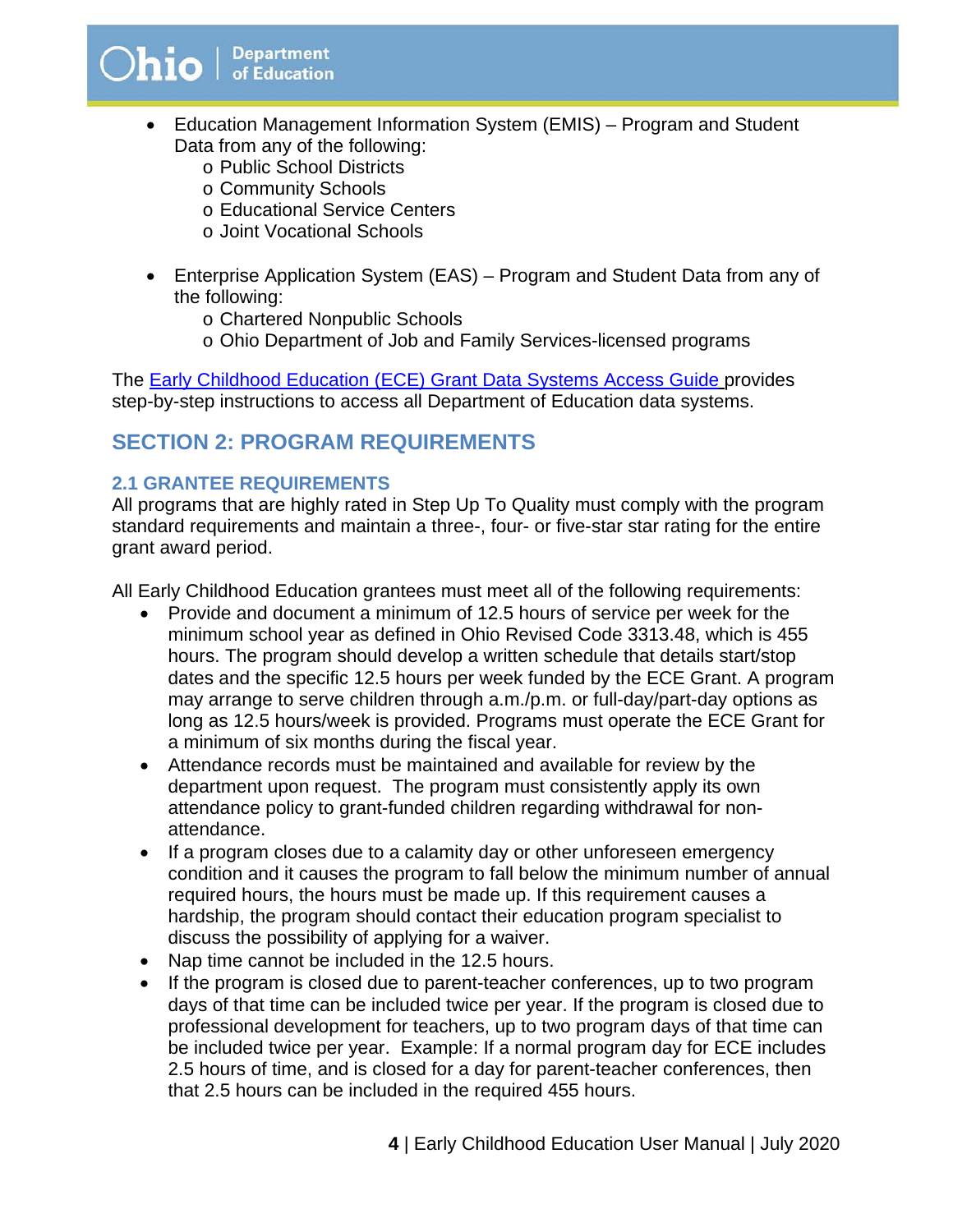- If a student is absent for events such as a family vacation or illness, the hours do not need to be made up by the provider.
- If a child enrolls after the program year begins, the hours prior to enrollment are not required to be made up by the program.
- No children can be enrolled after the April 2021 enrollment survey deadline, unless they are filling a slot vacated by a child previously enrolled. Exceptions to this include:
	- o Eligible child with an IEP.
	- o Eligible child with a case plan or family service plan as defined in ORC 2151.412; or a child placed in Kinship Care as documented through Kinship Permanency Incentive Program payments.
	- o Eligible child whose family is experiencing homelessness as defined by the McKinney-Vento Act: Individuals who lack a fixed, regular, or adequate nighttime residence and includes: 1) children who are sharing the housing of other persons due to loss of housing, economic hardship, or a similar reason; are living in motels, hotels, trailer parks, or camping grounds due to the lack of alternative adequate accommodations; are living in emergency or transitional shelters; or are abandoned in hospitals, 2) children who have a primary nighttime residence that is a public or private place not designed for or ordinarily used as a regular sleeping accommodation, 3) children who are living in cars, parks, public spaces, abandoned buildings, substandard housing, bus or train stations, or similar settings; and 4) migratory children who qualify as homeless because they are living in circumstances described in 1-3 above.
- If a provider is not able to meet the minimum of 12.5 hours of service per week, they must have a [department-approved waiver](https://education.ohio.gov/getattachment/Topics/Early-Learning/Early-Childhood-Education-Grant/Early-Childhood-Education-Grants-for-Administrator/Waiver-Request-Form-FY21-7.pdf.aspx?lang=en-US) for an alternative schedule. A waiver may be granted under the following circumstances:
	- o For any provider for which the 12.5 hours per week schedule creates a hardship; or
	- o For any provider who shows evidence they are working in collaboration with a preschool special education program.
	- o *Please note that if a program is unable to meet the 12.5 hours per week of service due to COVID-19 restrictions, a waiver must be completed, using the hardship option. Programs that completed a waiver request in FY20 due to this reason are permitted to submit another one in FY21, as it is considered the same hardship, spanning multiple program years.*
- If the department approves a waiver for an alternate schedule that provides services for less time than the standard early childhood education schedule, the department may reduce the provider's annual allocation proportionately. Under no circumstances shall an annual allocation be increased because of the approval of an alternate schedule.
- It is recommended that the program contact the Ohio Preschool Expulsion [Prevention Partnership](http://education.ohio.gov/getattachment/Topics/Early-Learning/Early-Childhood-Education-Grant/Early-Childhood-Education-Grants-for-Administrator/NACH-3154-Ohio-Preschool-Prevention-eblast-1.pdf.aspx?lang=en-US) regarding any students whose behavior puts them at risk for expulsion or disenrollment, before taking action. Nationwide Children's Hospital in collaboration with the Ohio Department of Mental Health and Addiction Services has a resource that will link providers with an early childhood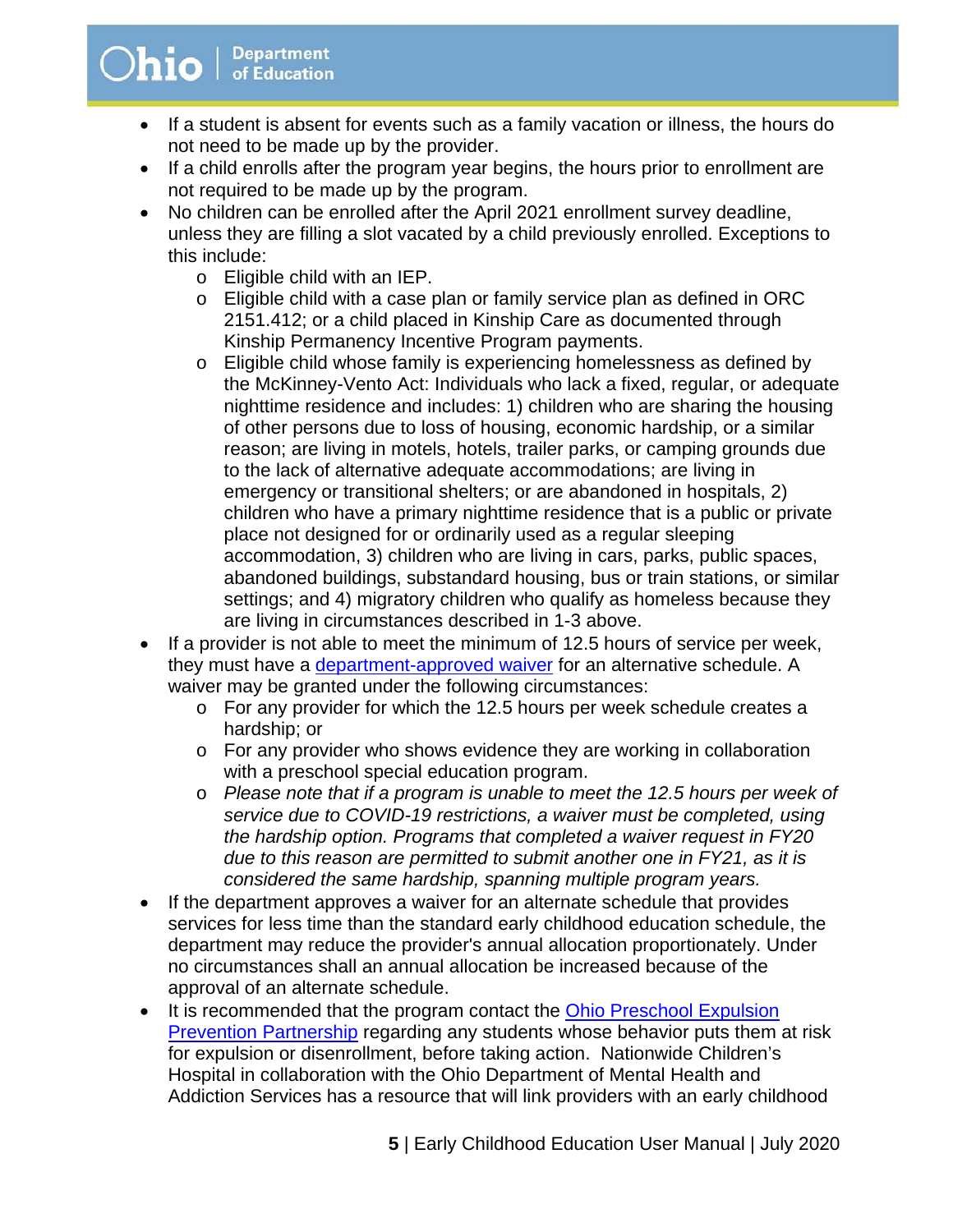consultant in the area who can complete a consultation at the site within two business days.

#### <span id="page-5-0"></span>**2.2 REQUIREMENTS SPECIFIC TO LICENSE TYPE**

#### **Ohio Department of Education-licensed programs**:

If the early childhood education program is licensed by the department and **is not yet highly rated** in Step Up To Quality (SUTQ), the programs shall do all of the following:

- Meet teacher qualification requirements prescribed by section 3301.311 of the Revised Code which is 50 percent of teachers working with Early Childhood Education funded children must have an associate's degree in early childhood education or approved related field and 50 percent of teachers must have a bachelor's degree in early childhood education or approved related field;
	- The following are approved degrees and degree programs, which must be from an accredited institution: Associate's, Bachelor's, Master's and Doctorate.
	- The following are approved related fields: Early Childhood Education • Child Development • Family Studies • Human Ecology • Child and Family Community Studies • Elementary Education with 4 courses in Child Development or Early Childhood Education
	- Validation of the degree or degree program must be in the form of an official transcript clearly designating both the degree and field of study as designated above. • Official transcripts are issued and stamped by the Registrar's Office. • Official transcripts "issued to student" are acceptable. • Transcripts lacking the appropriate degree and field of study are not acceptable.
- Align curriculum to Ohio's Early Learning and Development Standards (birth to kindergarten entry) in all domains of school readiness;
- Assess all ECE-funded children in the in the fall and spring using the Early Learning Assessment provided by the department;
- Require teachers and assistant teachers, except teachers enrolled and working to obtain degrees pursuant to section 3301.311 of the Revised Code, to attend a minimum of 20 hours of professional development every two years as outlined in the SUTQ program standards;
- Document and report child progress as prescribed by the department;
- Meet and report compliance with Ohio's early learning program standards as prescribed by the Department; and
- <span id="page-5-1"></span>• Participate in the Step Up To Quality program established pursuant to section 5104.29 of the Revised Code.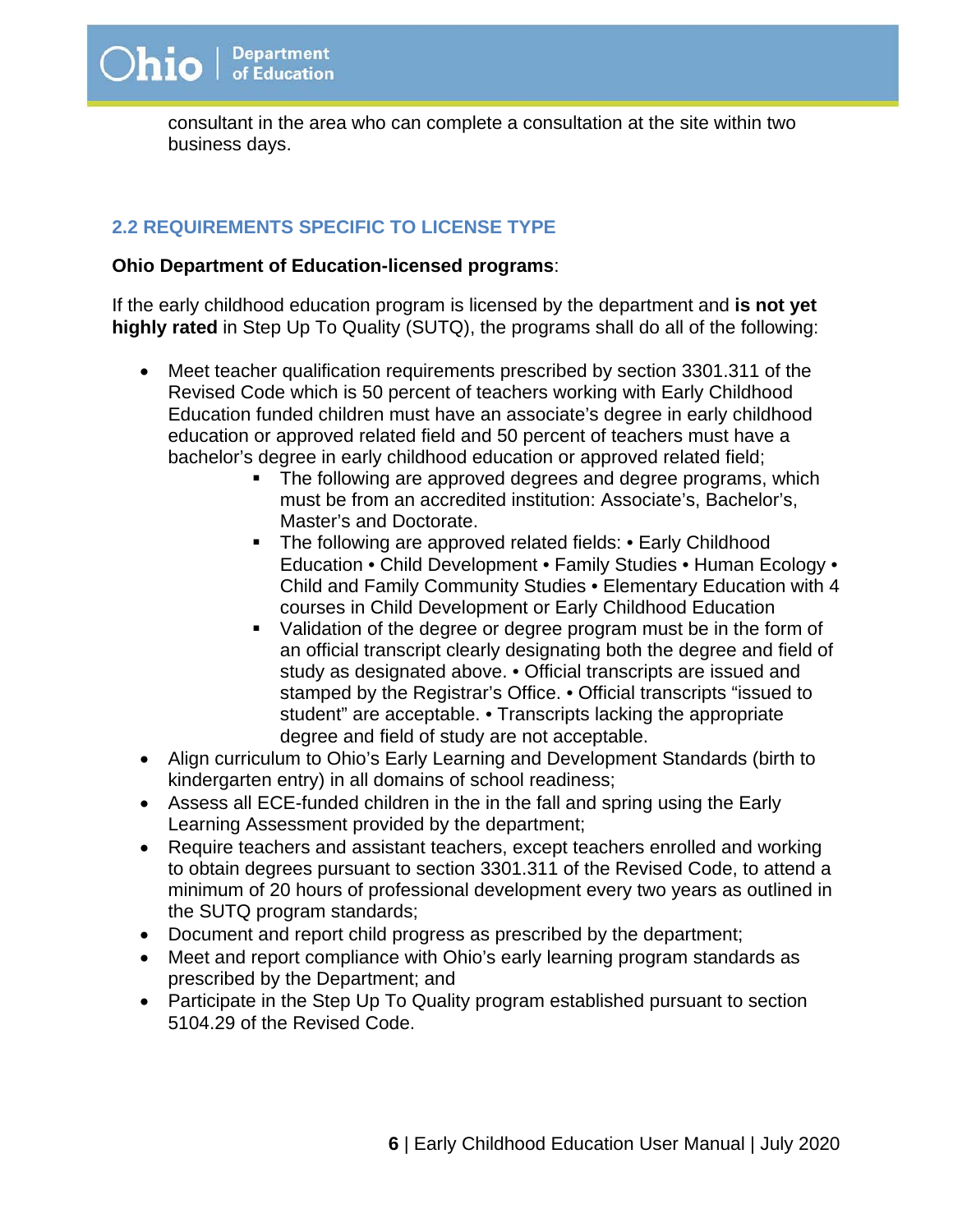#### **2.3 MOVING EXISTING SLOTS**

Programs are required to submit a [Site Location Reporting Form](http://education.ohio.gov/getattachment/Topics/Early-Learning/Early-Childhood-Education-Grant/Early-Childhood-Education-Grants-for-Administrator/Site-Location-Reporting-form.xlsx.aspx?lang=en-US) as part of the budget approval process at the beginning of the program year. If the program wants to change any locations at which they are serving Early Childhood Education Grant funded children after the budget is originally submitted, they must notify and receive approval from the department prior to moving the slots. This should be done by submitting an updated copy of this form as a [budget revision.](https://education.ohio.gov/getattachment/Topics/Early-Learning/Early-Childhood-Education-Grant/Early-Childhood-Education-Grants-for-Administrator/budgetrevisionguidance-FY20-2.pdf.aspx?lang=en-US)

# <span id="page-6-0"></span>**SECTION 3: CHILD AND FAMILY ELIGIBILITY**

#### <span id="page-6-1"></span>**3.1 CHILD ELIGIBILITY**

Programs are required to determine that children served are eligible to participate by obtaining official documentation of the age of the child.

- Children must be four years of age as of October 1, 2020. Children who are age-eligible to attend kindergarten in their district of residence are not eligible to fill a grant slot.
- If the program has unfilled slots after Oct. 1, programs may apply for approval to fill remaining slots with children who were at least three years of age on October 1. The [Child Eligibility Approval Policy](http://education.ohio.gov/getattachment/Topics/Early-Learning/Early-Childhood-Education-Grant/Early-Childhood-Education-Grants-for-Administrator/Child-Eligibility-Approval-Policy.pdf.aspx) for serving three year old children outlines the policy and procedures the department will follow for approval. The deadline to submit the application for approval is Oct. 15, 2020. Programs must make every effort to fill available slots with eligible four-year-old children.
- If a program serves a three-year-old child one year, the child is automatically age-eligible to fill a slot the following year, even if they are not yet four by the age eligibility date.
- A child must be a resident of the state of Ohio, however the child is not required to live in the district of the program.
- A child with an Individualized Education Program is eligible to be funded using the Early Childhood Education Grant as of his or her fourth birthday.
- A preschool child with a disability enrolled in a special education class (taught by a special education teacher) *cannot* also receive Early Childhood Education funds for the same hours of education even if the class meets the federal definition of a regular early childhood environment (i.e., has at least 50% nondisabled peers). A nondisabled child enrolled in preschool special education class *can* receive Early Childhood Education funds if the program meets the 12.5 hours weekly requirement or has a waiver on file.
	- o A student who is age-eligible for kindergarten cannot be funded by the grant, even if the IEP calls for another year of preschool programming.
- A child with a disability can receive both Early Childhood Education and PSE funds when all of the following are met:
	- The itinerant special education services are provided during the Early Childhood Education-funded hours;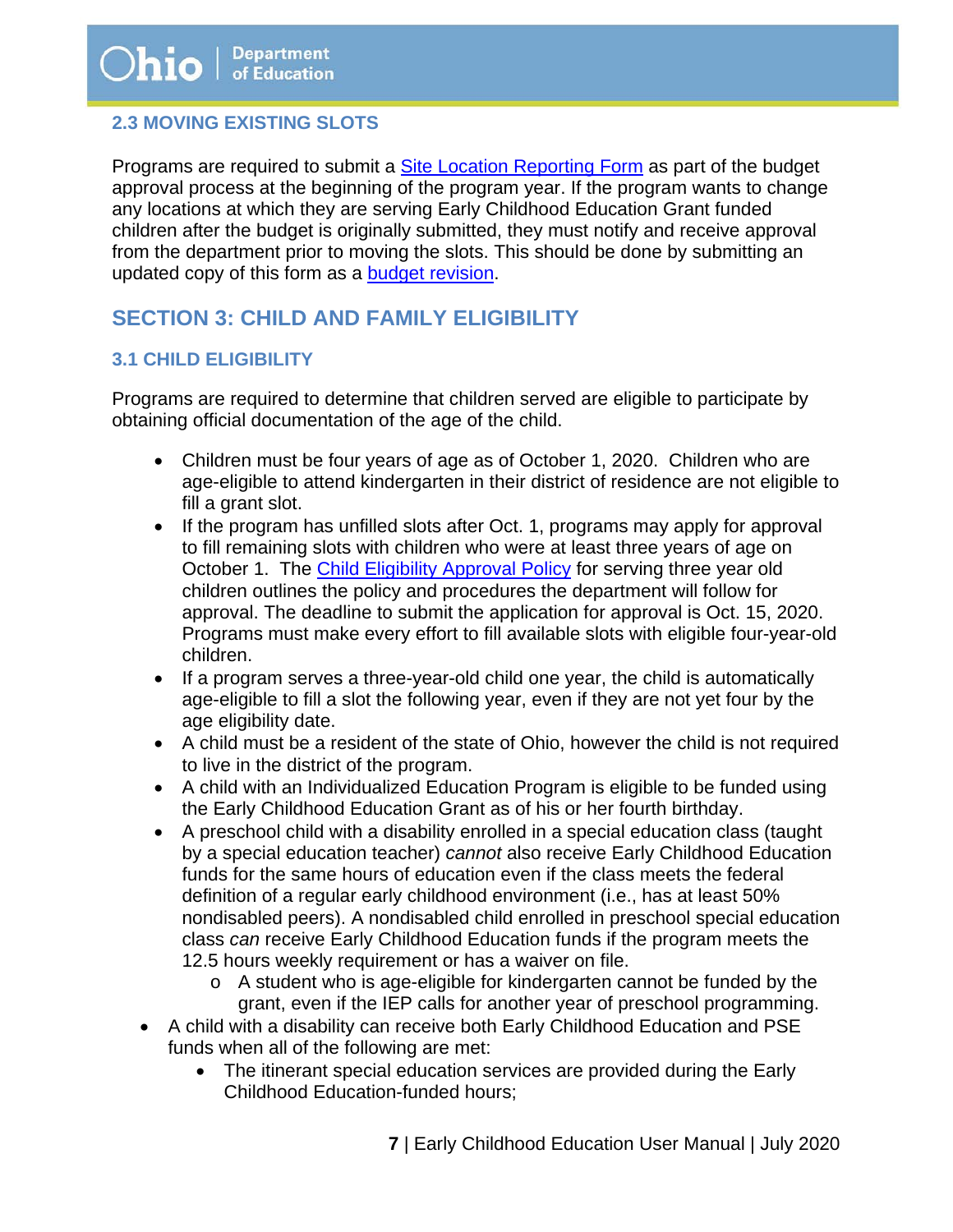- The special education services are provided in a general education class (taught by a general education teacher, not an intervention specialist);
- The general education classroom teacher does not also serve as the itinerant intervention specialist, even if the individual holds both licenses; and
- The itinerant special education services are provided by additional staff beyond the general education teacher(s).

The itinerant special education services may include an itinerant intervention specialist, a speech language pathologist, an occupational therapist, a physical therapist, and/or other related service providers.

- Verification of age must be kept on file by the grantee. The actual birth certificate must be obtained and retained in the student's file for review by the department, and for entry in the EAS program for applicable programs. If the child's birth certificate is not in English, a notarized translation, passport, or residency card can be used instead.
- For the purposes of reporting data, a child is only considered eligible when required documentation is on file.

#### <span id="page-7-0"></span>**3.2 FAMILY ELIGIBILITY**

The funds are required to be used to provide preschool services to economically disadvantaged children whose family income falls at or below 200 percent of the federal poverty level, with the exception of children with disabilities and children with a case plan or family service plan as defined in ORC 2151.412; or a child placed in Kinship Care as documented through Kinship Permanency Incentive Program payments. It is the responsibility of the program to determine federal poverty level, based on the documentation provided by the family. Documentation of income eligibility must be kept on file for review by the department. Please see below for documentation types required to determine family income. Click [here](http://education.ohio.gov/getattachment/Topics/Early-Learning/Early-Childhood-Education-Grant/Early-Childhood-Education-Grants-for-Administrator/Federal-Poverty-Guidelines.pdf.aspx?lang=en-US) to view current federal poverty guidelines.

#### **Eligibility Screening Tool**

Programs must use the common application/eligibility screening tool developed by the Ohio Department of Education and the Ohio Department of Job and Family Services. The tool must be maintained by the program and available for review by the department.

All Early Childhood Education grantees are required to complete the **[JFS 01121 Early](http://education.ohio.gov/getattachment/Topics/Early-Learning/Early-Childhood-Education-Grant/Early-Childhood-Education-Grants-for-Administrator/JFS-01121.pdf.aspx?lang=en-US)  [Childhood Education Eligibility Screening Tool](http://www.odjfs.state.oh.us/forms/num/JFS01121/pdf/)** *in its entirety* for Early Childhood Education funded children.

Programs must provide the form to families interested in enrolling their child in Early Childhood Education. The family must complete and return all pages of the form. The program must keep a copy of the form on file at the program. *Do not submit the form to the Ohio Department of Education unless requested.*

 **8** | Early Childhood Education User Manual | July 2020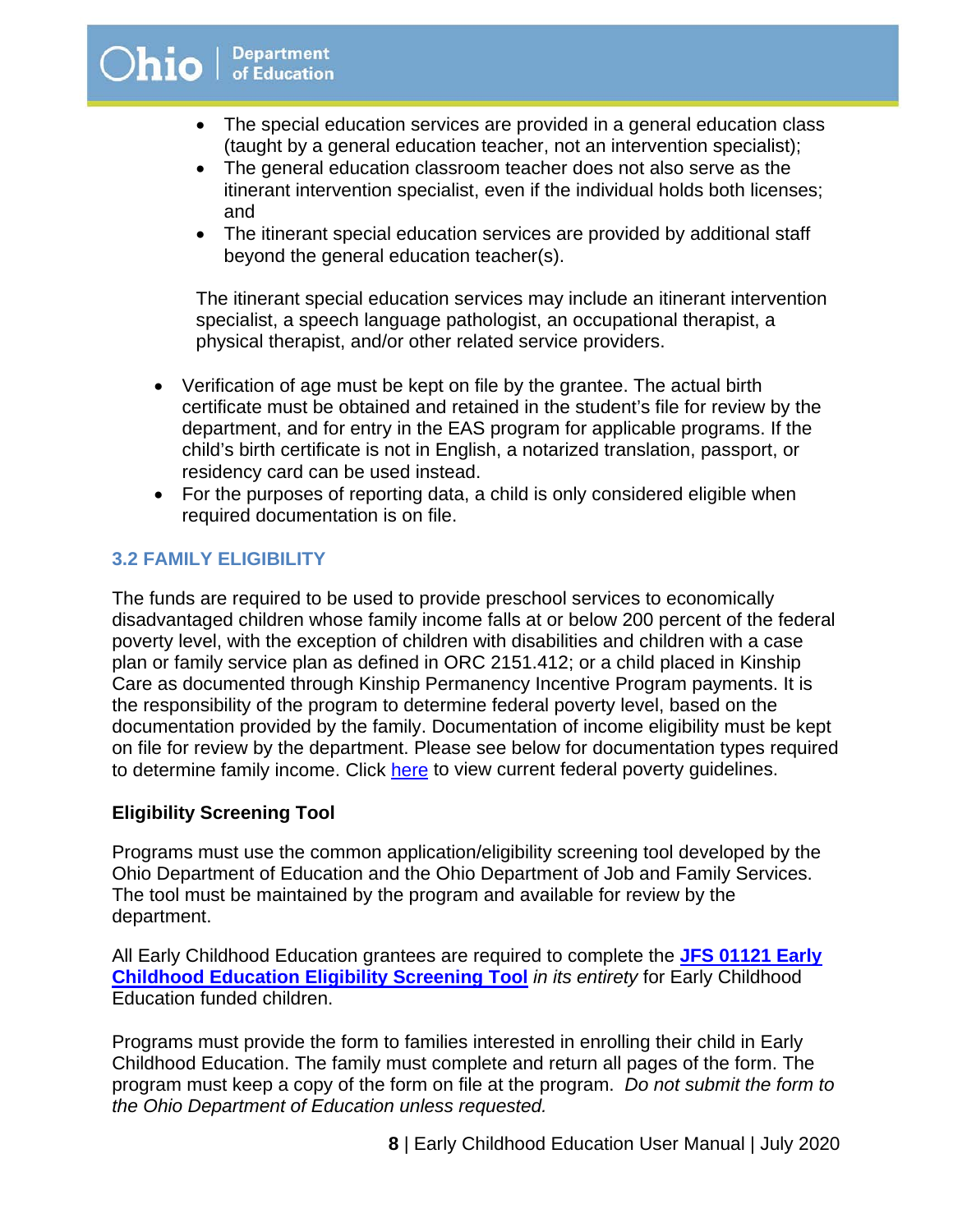If the family is not currently receiving publicly funded child (PFCC), and is interested in applying, provide the family with a copy of the completed JFS 01121 form. Also provide the family with a copy of the **[JFS 01122 Publicly Funded Child Care Supplemental](http://education.ohio.gov/getattachment/Topics/Early-Learning/Early-Childhood-Education-Grant/Early-Childhood-Education-Grants-for-Administrator/JFS-01122.pdf.aspx?lang=en-US)  [Application](http://education.ohio.gov/getattachment/Topics/Early-Learning/Early-Childhood-Education-Grant/Early-Childhood-Education-Grants-for-Administrator/JFS-01122.pdf.aspx?lang=en-US)** and direct them to submit required documentation to the county department of job and family services.

#### **Determining Family Income**

- For the purposes of determining family income and family size, family is defined as:
	- o All parents/legal guardians of the child residing in the home and all minor children of the parent/legal guardian who are residing in the home;
	- o A stepparent residing in the home, and all the minor children who reside in the home;
	- o The grandparents of the child residing in the home, only if the parent of the child is a minor and is residing in the home and is not participating in the LEAP program;
	- o Unmarried parents of a common child who reside in the same home and all of the minor children who live with them; and
	- o A foster parent and all of the minor children who reside in the home
- Income of the family includes gross earned and unearned income and shall be used for the purpose of determining income eligibility of families. Examples of gross earned and unearned income are as follows:
	- Gross earned wages, salary, severance pay, bonuses, sick leave paid as wages, annual leave, holiday and vacation pay
	- Unearned income is income that is not earned income from employment or self-employment. Unearned income includes interest, dividends, rents, royalties, income from estates, trusts, educational assistance, alimony and child support payments, and gifts or assistance received by the family from persons, organizations or assistance agencies, such as social security administration (SSA) disability, unemployment compensation, veteran's payments, survivor benefits, temporary workers' compensation, and pension or retirement income.

The following income is excluded from calculating the gross earned income for purposes of the Early Childhood Education Grant:

- The gross earnings of a minor child in the family or who is a full-time student as defined by the school, unless the minor is the parent;
- Child support payments paid OUT by a family member for a child outside the family. The amount paid, up to the amount ordered, is excluded;
- Alimony paid OUT pursuant to a court order;
- The verified amount that is being garnished from the income;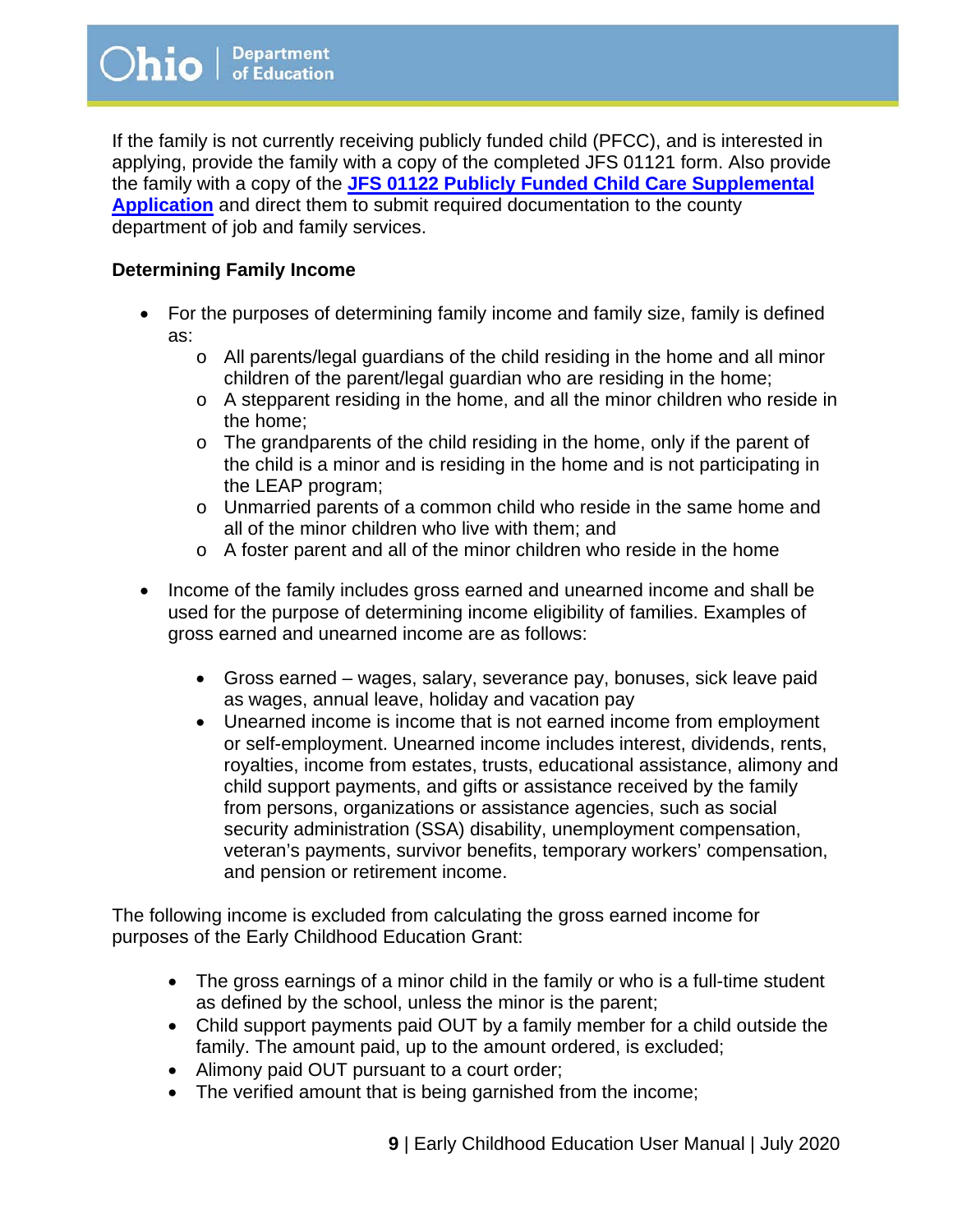- Earned Income Tax Credit (EITC) payments when added to the individual's wages;
- Earnings received for participation in the AmeriCorps Vista Program;
- Noncash benefits (such as food stamps and housing subsidies);
- Income of a recipient of Supplemental Security Income (SSI), including the SSI payment;
- Income of a child for whom federal, state or local foster care maintenance payments are made, including the foster care payment;
- Income of a child for whom federal, state or local adoption assistance payments are made, including the adoption assistance payment;
- Income tax refunds received by any of the family members; and
- Any other income amounts that federal statutes or regulations require to be excluded.
- Children with Individualized Education Programs (IEP) and children with a case plan or family service plan as defined in ORC 2151.412; or children placed in Kinship Care as documented through Kinship Permanency Incentive Program payments attend the program at no cost to the family (regardless of family income level). It is not necessary for the families of these children to provide income information on page 3 of the JFS 01121. A copy of the IEP, court order or Kinship Permanency Incentive Program payments will suffice; the remaining information on the JFS 01121 must be completed.

Documentation of earned and unearned income must be kept on file by the grantee. A 1040 annual tax report, two consecutive paystubs, tax records, business records, award letters, child support, a letter from an employer or other type of income verification is needed to document income eligibility. The grantee must keep a copy of the actual documentation on file at the program. The [Short Form Request for Individual Tax](https://www.irs.gov/pub/irs-pdf/f4506tez.pdf)  [Return Transcript](https://www.irs.gov/pub/irs-pdf/f4506tez.pdf) may be provided to the family to assist in obtaining lost records.

- For the purposes of reporting data, a child is only considered eligible when required documentation is on file.
- If a family has no earned income, they must provide documentation to explain how they are meeting basic living expenses, including but not limited to food, housing, utilities and transportation. Examples of acceptable documentation to support the unearned income include a housing voucher, food stamps, other public assistance, or letters verifying cash gifts. A zero-income statement signed by the parent/guardian can also be used. The statement must include a detailed written description of how the parent is meeting basic living expenses, including food, housing, utilities and transportation. The [ECE Income](http://education.ohio.gov/getattachment/Topics/Early-Learning/Early-Childhood-Education-Grant/Early-Childhood-Education-Grants-for-Administrator/Income-Eligiblity-Worksheet-final-3.pdf.aspx?lang=en-US)  [Worksheet and Declaration of No Income](http://education.ohio.gov/getattachment/Topics/Early-Learning/Early-Childhood-Education-Grant/Early-Childhood-Education-Grants-for-Administrator/Income-Eligiblity-Worksheet-final-3.pdf.aspx?lang=en-US) is a sample form that can be used to meet this requirement.
- Income eligibility must be re-determined on an annual basis at either the time of enrollment or the beginning of the program year (no earlier than February 1 for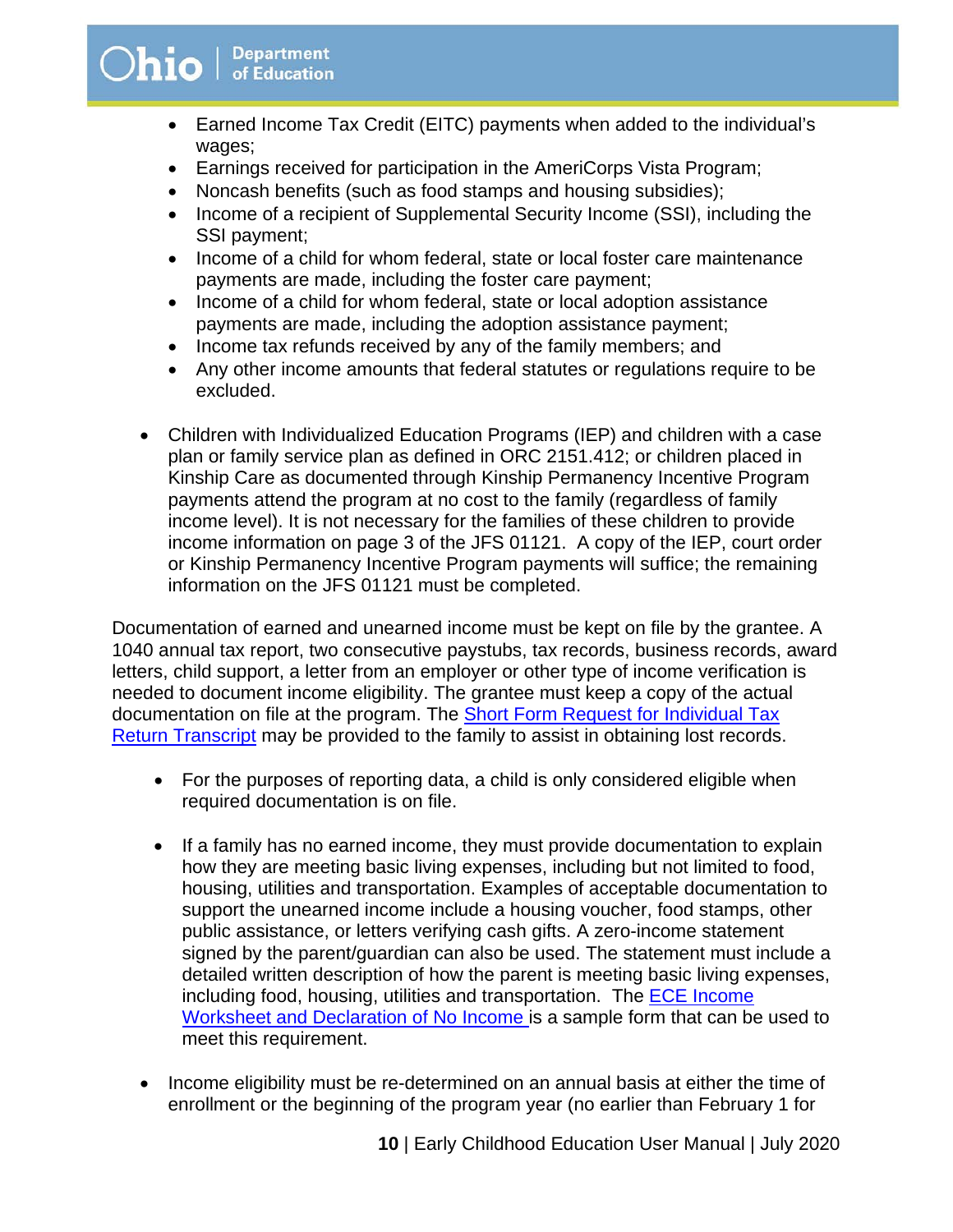the following year).

• If a family is currently receiving publicly funded child care, and the program has a notification of eligibility letter that indicates the family co-payment is \$0, the program does not need to collect documentation of income for the family. A copy of the \$0 co-payment notification of eligibility letter may be used in lieu of other income documentation and must be kept on file at the program along with JFS 01121.

Guidelines for calculating gross earned income for people who are self-employed:

- Self-employment earnings are the total profit from a business enterprise. Total profit is determined by deducting the self-employment expenses (i.e., the business expenses directly related to producing the goods or services) from the gross receipts. Personal business and/or entertainment expenses are not an allowable deduction.
- In situations that an individual has self-employment income, gross earnings for the month shall be based on an estimate of the individual's gross annual earnings. Whenever possible, secure a copy of the self-employed individuals previous year's tax return. In order to estimate the expected earnings for the current and future months, use income listed on the previous year's tax return as well as the individual's current business records for a projection of annual gross income to be determined. The individual's gross monthly earnings shall be onetwelfth of the determined projected earnings. This method should be applicable in situations in which the individual has been self-employed for some time, earnings have remained fairly constant and there is no anticipated change in circumstances.
- In situations where there is no previous year's tax return or when there are anticipated changes in circumstances that impact self-employment earnings, the individual must provide a projected estimate of gross earnings for the current taxable year, based on current business records that support the estimate. Onetwelfth of the estimate of income for the current taxable year shall be the monthly gross earnings. In the absence of both previous year's tax return and current business records, the individual is required to provide a written best estimate of projected annual income and expenses. One-twelfth of the projected annual gross earnings shall be the monthly gross earnings.

#### <span id="page-10-0"></span>**3.3 TUITION AND FEE PAYMENTS**

- Children from families whose income is at or below 100 percent of the federal poverty level attend tuition-free and may not be charged tuition or program fees, such as registration, snack, or materials fees. Fees collected prior to identification of eligibility must be refunded.
- Children from families whose income is between 101 and 200 percent of the federal poverty level may attend on a pro-rated tuition basis. This amount must be less than the private-pay tuition rate.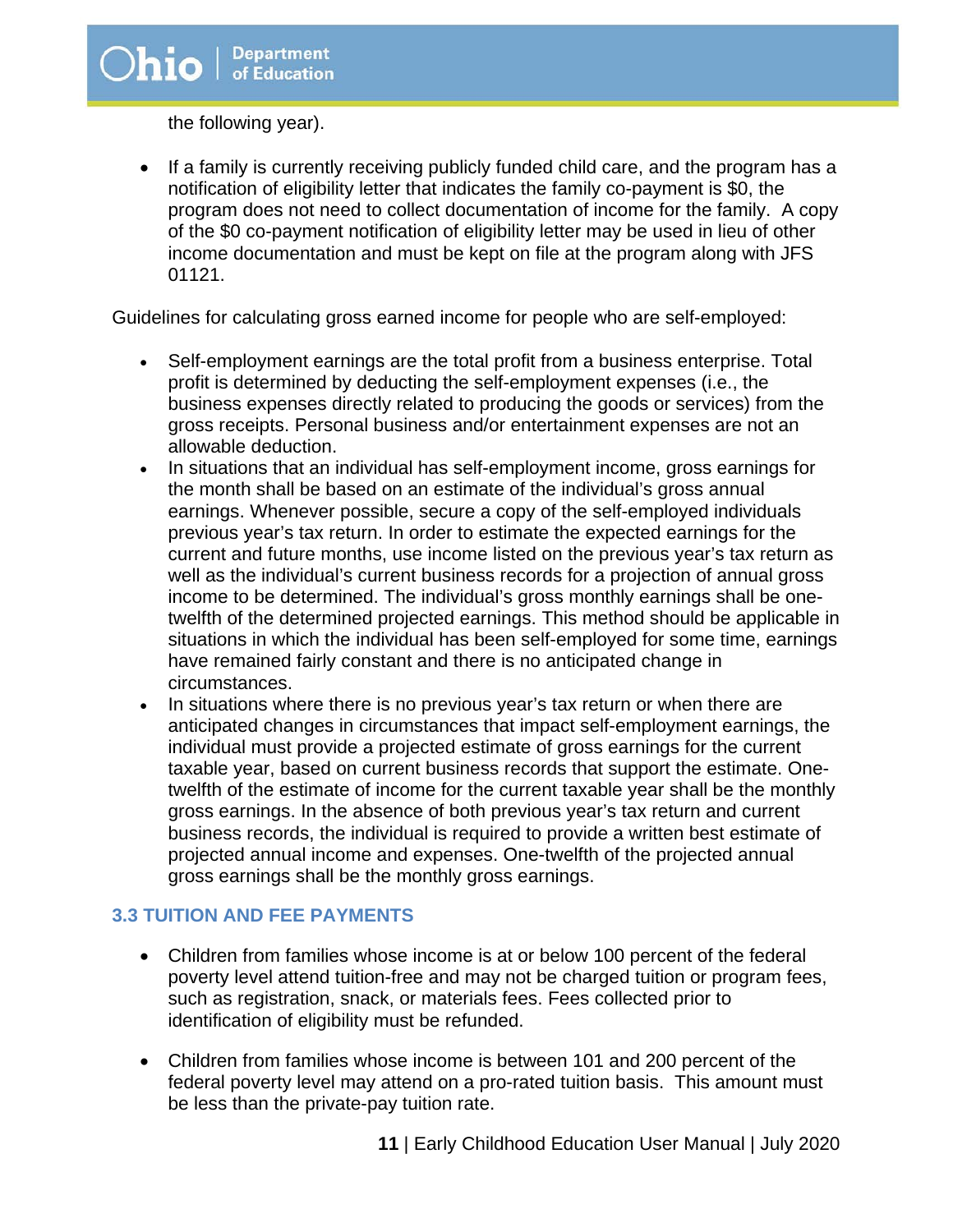- o The program must have a written sliding fee scale outlining tuition rates and fees based on poverty level and private-pay rates. The sliding fee scale policy must be shared with families at the time of enrollment. Programs can elect not to charge tuition and fees to ECE funded children between 101 and 200 percent of the federal poverty level, however this must be reflected in the sliding fee scale policy. The sliding fee scale must be applied consistently to all families enrolled who are receiving ECE funding.
- o Families who are receiving publicly funded child care (PFCC) to provide extended day services, and who have a required co-payment, can have the ECE sliding fee scale tuition payment waived, provided it is part of the written policy of the program, and is applied consistently to all families receiving PFCC.

#### <span id="page-11-0"></span>**SECTION 4: BUDGET GUIDANCE**

Recipients of the Early Childhood Education Grant are required to submit a project budget which outlines how the funds will be spent. A completed project budget must be submitted to, reviewed by and approved by the program office prior to conducting any grant activities.

Spending outside of the approved budget categories by more than 10% requires a budget revision. Spending outside of the approved budget categories in governance/administration and indirect costs is not allowable. Any revisions in the approved budget amounts must be requested in a proposed revised budget and electronically submitted through the CCIP prior to obligating costs different from approved amounts. The department does not recognize verbal approvals of budgets or budget revisions.

Expenditures must be necessary, reasonable and applicable to the grant. Expenditures must be allowable and must comply with grant requirements as well as other applicable federal and state laws and regulations.

Programs must maintain fiscal control and accounting procedures to ensure the accurate accounting for and proper disbursement of funds. Funds are based on a per child allocation of \$4,000 and must be drawn down based on the maximum number of ECE-funded children enrolled in the program at any one time. Expenses will be charged to the grant based on the number of Early Childhood Education Grant-funded children who benefit from the expense versus the total number of children who benefit from the expense. This is necessary to ensure that the Early Childhood Education Grant is only charged its fair share of expenditures. Funding must be accounted for on a consistent basis, in accordance with Generally Accepted Accounting Principles (GAAP), and properly documented. All grants are subject to state audits, reviews and department monitoring.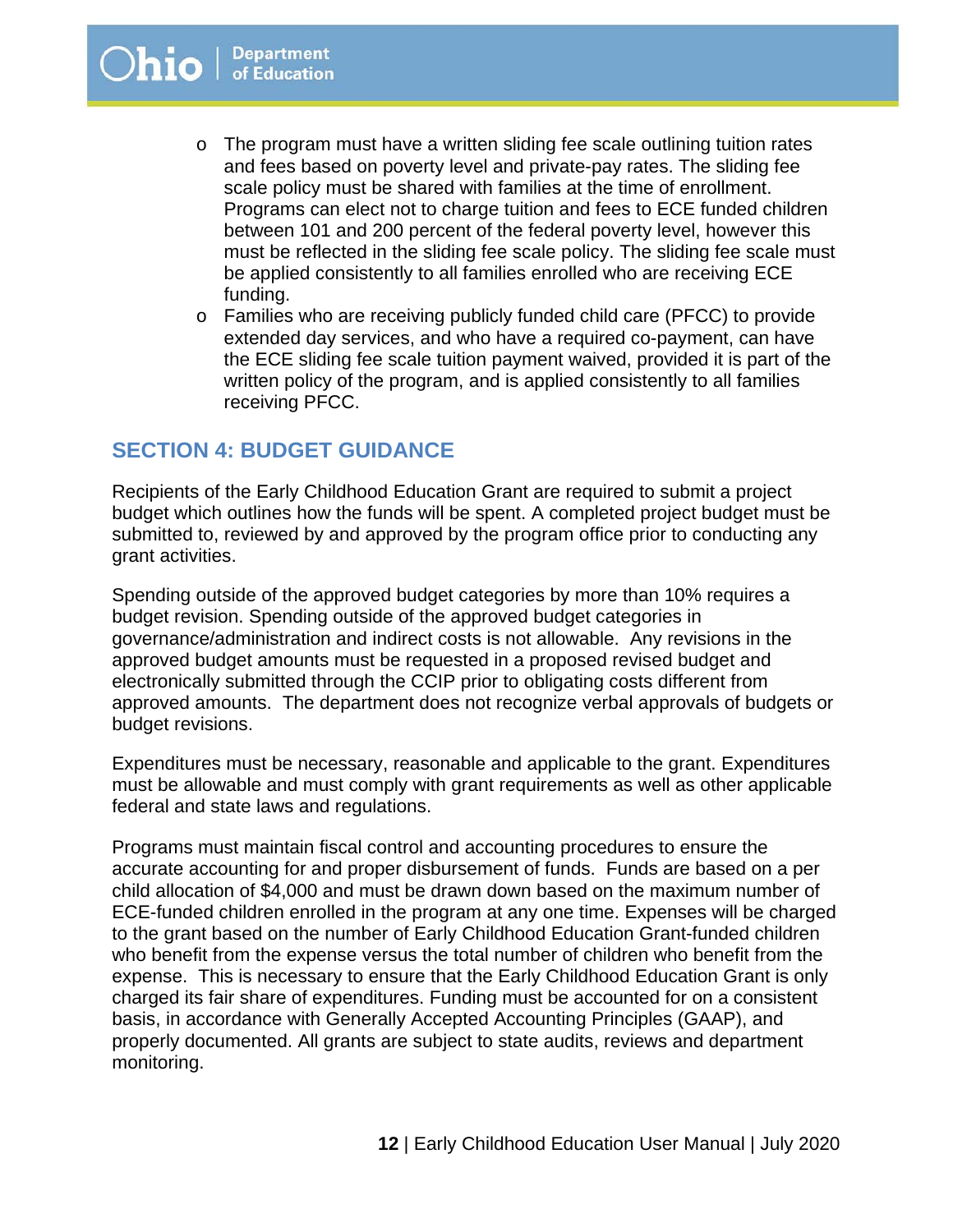Please note that funds are released incrementally throughout the year and the total allocation will not be available until sometime in April.

#### <span id="page-12-0"></span>**4.1 COMPREHENSIVE CONTINUOUS IMPROVEMENT PROCESS (CCIP)**

The Early Childhood Education Grant is managed in the Comprehensive Continuous Improvement Plan (CCIP). The CCIP is a grants application and verification system that includes the Funding Application. The Funding Application includes the budget, the application, and other related pages. A sample budget is provided on page 20 of this document.

For step-by-step directions to complete the Funding Application, please access this [CCIP Funding Application tutorial](https://education.ohio.gov/getattachment/Topics/Early-Learning/Early-Childhood-Education-Grant/Early-Childhood-Education-Grants-for-Administrator/CCIPfundingapplicationFY21-3.pdf.aspx?lang=en-US) guidance document.

### <span id="page-12-1"></span>**4.2 OBJECT AND PURPOSE CODES**

The budget is divided into object and purpose codes. Object and purpose codes are defined below to give grantees an understanding of what items can be included in each line item on the budget grid(s).

#### **Object Codes**

- **100 Salaries:** Amounts paid to employees of the grantee who are in positions of a permanent nature or who are hired temporarily, including substitutes for those in permanent positions. This includes gross salary for all services rendered while on the payroll of the program.
- **200 Retirement Fringe Benefit:** Amounts paid by the employing grantee on behalf of employees. The amounts are not included in the gross salary but are over and above. Such payments are not paid directly to employees but may be part of an agency's personnel costs. (Example: Workers compensation, Medicare, retirement, health insurance)
- **400 Purchased Services:** Amounts paid for personal services rendered by persons who are not on the payroll of the grantee and for other services which the grantee may purchase. While a product may or may not result from the transaction, the primary reason for the purchase is the services provided to obtain the desired results. Services provided by other agencies are included under this definition. (Example: Professional services, travel, advertising, utility services, repairs, internet, postage, telephone) The department reserves the right to request a competitive market analysis for any purchased services.
- **500 Supplies:** Amounts paid for expendable materials that are consumed or worn out or that may deteriorate in use. (Example: General supplies, books, electronic subscriptions, fuel)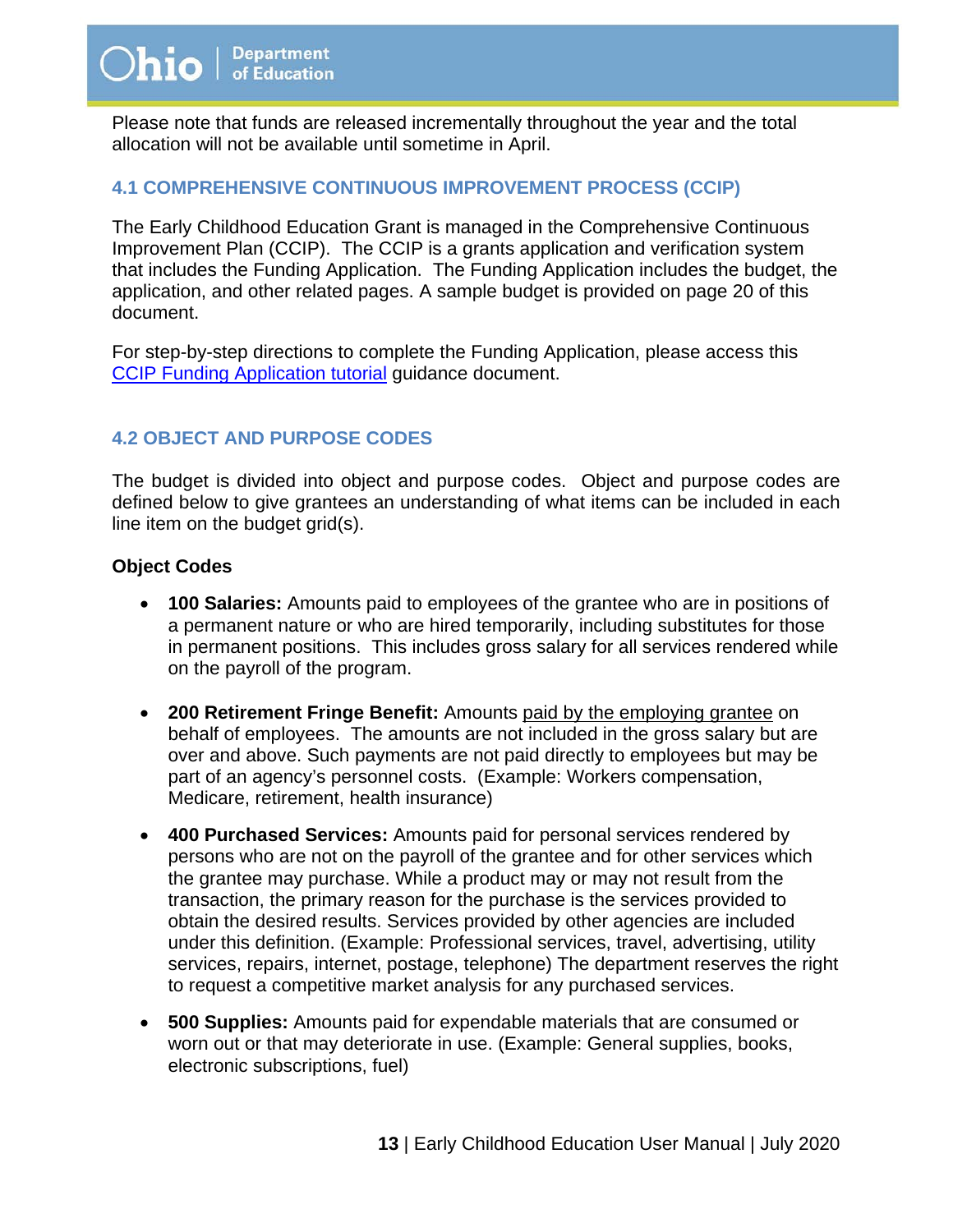- **600 Capital Outlay:** Expenditures for new or replacement equipment and furnishings. (Over \$5,000 unless LEA has a more stringent policy in place)
- **800 Other:** Amounts for goods and services not otherwise defined above. Included are expenditures for membership in authorized associations and organizations, and costs associated with obtaining birth certificates if desired.

#### **Purpose Codes**

- **Instruction:** The activities/costs directly related to teaching or the interaction between teacher and child. This includes aides or classroom assistants of any type who assist in the instructional process. Costs for services provided by teachers, teacher aides, substitutes, such as salaries, retirement, benefits and supplemental contracts. Supplies, materials, technology and equipment for teaching are also included.
- **Support Services:** Services that provide technical and logistical support to facilitate and enhance instruction. This includes expenses for program support, curriculum services, secretaries, health services, food services, custodial and library/media services. The cost of obtaining birth certificates could also be included.
- **Governance/Administration:** This category is meant for supervisory employees whose grant specific work, such as program oversight and/or direct program supervision, can be identified and tracked directly as an allowable and beneficial grant expense. For an employee whose work is not dedicated 100% to the grant, detailed activity reports must be kept that shows times and activities the employee performed on each day. The appropriate percentage must be calculated and can be charged to the grant accordingly – up to the maximum amount. Activity reports must be available upon request by the department. Total indirect and direct governance/administrative costs cannot exceed 15% of the grant.
- **Professional Development:** Learning experiences designed to help personnel develop knowledge, skills, attitudes, and behaviors that enhance student success. This includes purchased services related to costs for program-related staff development, such as travel, meals, lodging, stipends, substitute teacher and teacher mentors. Memberships in organizations would be placed in this purpose code within the "Other" Object code.
- **Family and Community Involvement:** Activities and programs designed to encourage families and communities to become more involved in education. Expenses may include parenting skills training, family literacy, family liaison, parent mentor, truancy officer, communications and purchase of materials that increase student achievement.
- **Safety:** Activities that contribute to creating a safe environment for all persons involved in an educational experience. This includes school safety equipment.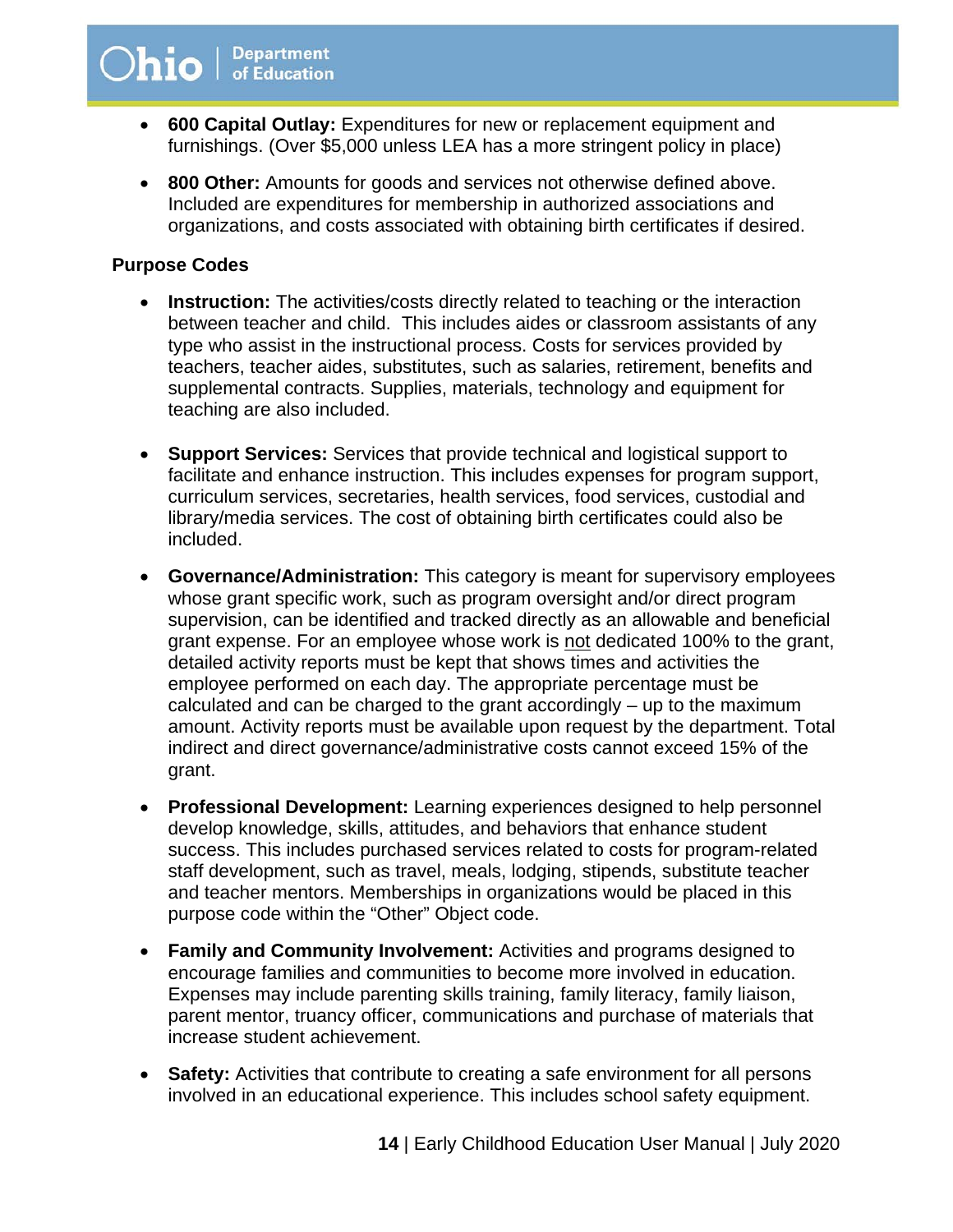- **Facilities:** Costs for the provision of appropriate facilities. These may include the costs of acquisition, maintenance, upgrading and care of physical facilities and property.
- **Transportation:** Costs associated with transporting children to and from the program and program-related activities.
- **Nonpublic:** Costs associated with providing services to district students attending nonpublic schools (will not be used with this grant).
- **Indirect Costs:** This category is used for expenditures related to fiscal operations, human resource functions, process management, along with directing and managing the operation of the organization. Indirect costs must be budgeted in object 800. Total indirect and direct governance/administrative costs cannot exceed 15% of the grant. Mass termination/retirement expenses will be reviewed on a case-by-case basis. Grantees should only budget indirect costs based on their modified total direct costs; not the full allocation. Click [here](http://education.ohio.gov/getattachment/Topics/Finance-and-Funding/Grants/Indirect-Recovery-Costs/Budgeting-ICRs.pdf.aspx?lang=en-US) for guidance on how to calculate the allowable indirect costs.

The table below provides guidelines to determine if a proposed expense is allowable for the ECE Grant.

|                                        | 100 Salaries | 200 Retirement<br><b>Fringe Benefits</b> | 400 Purchased<br>Services | 500 Supplies | 600 Capital<br>Outlay | 800 Other |
|----------------------------------------|--------------|------------------------------------------|---------------------------|--------------|-----------------------|-----------|
| Instruction                            |              |                                          |                           |              |                       |           |
| Support<br>Services                    |              |                                          |                           |              |                       |           |
| Governance/<br>Administration          |              |                                          |                           |              |                       |           |
| Professional<br>Development            |              |                                          |                           |              |                       |           |
| Family and<br>Community<br>Involvement |              |                                          |                           |              |                       |           |
| Safety                                 |              |                                          |                           |              |                       |           |
| <b>Facilities</b>                      |              |                                          |                           |              |                       |           |
| Transportation                         |              |                                          |                           |              |                       |           |
| Nonpublic                              |              |                                          |                           |              |                       |           |
| <b>Indirect Cost</b>                   |              |                                          |                           |              |                       |           |

#### **Restrictions**

Governance/Administrative costs may not exceed 15 percent of the total budget for noninstructional services and activities; including planning, administration, professional development and interagency coordination. Indirect costs may not exceed 15 percent of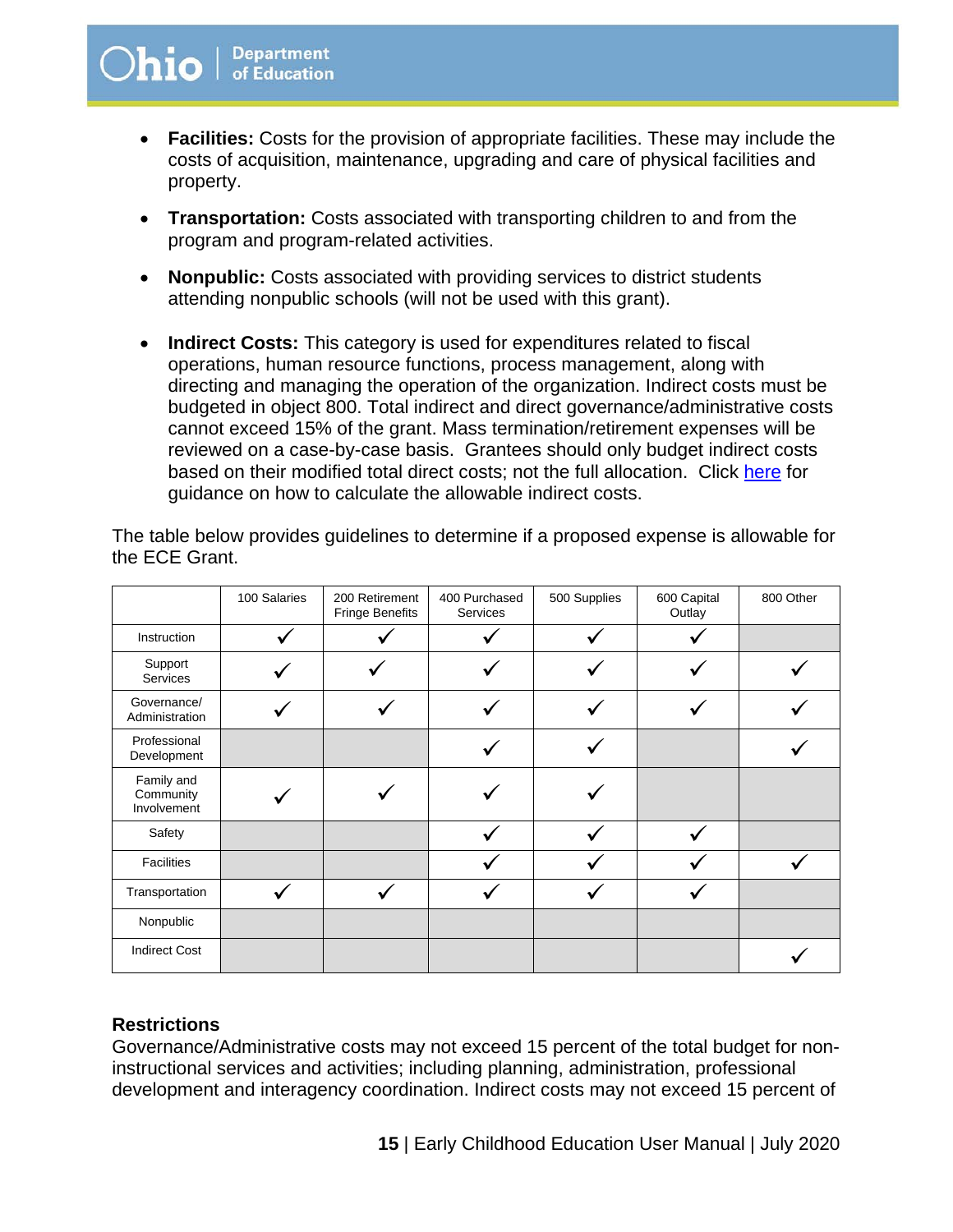the total budget. If both governance/administrative and indirect costs are charged, total governance/administration and indirect costs combined may not exceed 15 percent.

500 Supplies: A description of the item(s) must be noted in the budget details section in the CCIP for any amount over 5% of the total budget allocation.

600 Capital Outlay: Expenditures must be for new or replacement equipment and furnishings costing more than \$5,000 of ECE Funds. A description of the item must be noted in the Application section of the CCIP Funding Application.

The following procedure must be followed to purchase capital equipment with Early Childhood Education Grant funds:

• Requests for capital equipment must include a narrative justification in the funding application describing how purchase is needed to provide high quality services. Identify the specific item(s) and the improvement(s) that will occur as a result of the purchase(s). Please note that the Ohio Department of Education must be notified prior to the disposal (i.e. sale, trade-in) of property that was purchased with more than \$5,000 of ECE funds. The Department will provide direction on next steps, depending on the nature and value of the item.

#### <span id="page-15-0"></span>**4.3 ALLOWABLE AND UNALLOWABLE EXPENSES**

#### **Allowable Expenditures – must be pro-rated for percent benefitting qualifying children**

- Instructional materials and supplies directly related to the program for the qualifying children;
- Meeting and maintaining developmentally appropriate practices in early childhood programs as set forth in the Early Learning Development Standards;
- Meeting and maintaining Step Up To Quality requirements, including professional development hours and assessment tools or to meet staff requirements;
- Nutritional supplies beyond those provided by other available sources; healthy snacks as program dictates for events such as parent nights and workshops;
- Salaries and fringe benefits for teachers, assistants/aides or early childhood specialists for qualifying children;
- Transportation for qualifying students enrolled in the program. Transportation can include to and from the program site and transportation for educational enrichment experiences and opportunities;
- Vehicle costs:
	- o Programs that receive initial or additional funding for a fiscal year can purchase new or replacement vehicles to support the needs of the additional children served.
	- o Programs with a consistent level of funding as the previous fiscal year can purchase replacement vehicles only.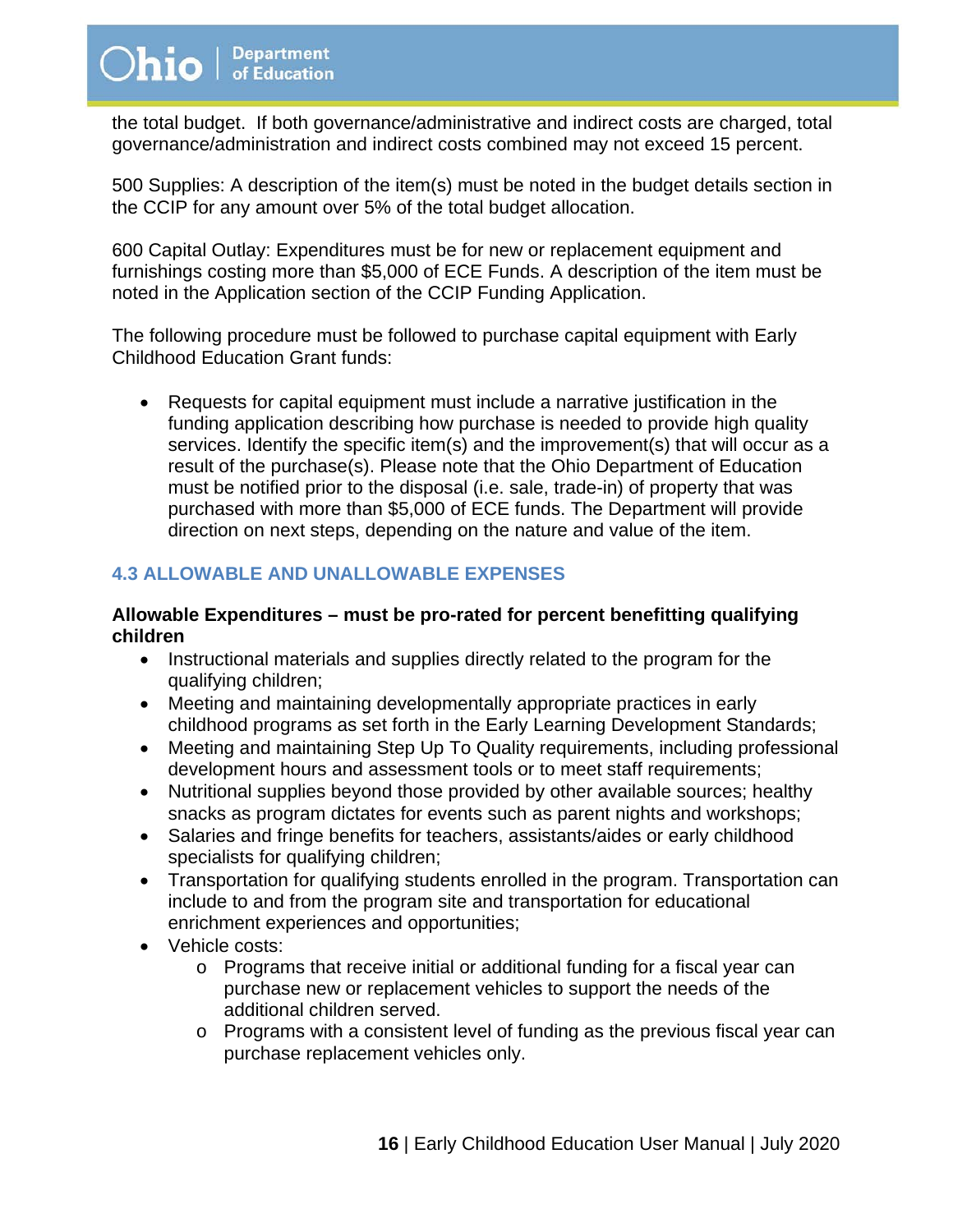# $O$ hio  $|$  Department

- o Prior to purchasing a replacement vehicle, a description of the vehicle being replaced, trade-in documentation and a justification for the need for a replacement vehicle must be submitted to the department for approval.
- o All vehicles purchased (new or replacement) must be used for the sole purpose of transporting children. Vehicle costs must be pro-rated, based on the percentage of ECE-funded children vs. non ECE-funded children that will be using the vehicle. In no circumstances may vehicles be used for personal use.
- o All vehicles must be titled in the name of the organization. In no circumstances may a vehicle be titled in the name of an individual.
- Health support services (e.g., dental clinic, vision/hearing screenings for children);
- Professional development/in-service training;
- Office supplies and materials;
- Communications for early childhood education-related activities;
- Printing;
- Family engagement activities (e.g., parent workshops, parent nights or other parent focused activities);
- Building renovations for spaces where direct care of children is provided (e.g., classrooms, children's restrooms, large muscle room, playground);
- Equipment and computers for instructional services; and
- Building/facility maintenance (physical facilities and surrounding property).

#### **Unallowable Expenditures**

- Expenditures that exceed the total approved application budget;
- Enrollment incentives;
- Purchasing new buildings or real property;
- Building renovations for spaces where direct care of children is not provided (e.g., administrative offices, kitchen, staff break rooms or staff restrooms);
- Funds that supplant the purchase of supplies or food provided by a school district or program for children participating in the free and reduced-price food program (breakfast and/or lunch);
- Funds that supplant preschool special education program monies;
- Portion of an expense benefitting children not funded by the grant;
- College coursework.

#### **Rent Expenses**

Rent can be charged as either a direct or indirect cost based on the following:

#### Direct Cost

Under the grant, rent may be charged as a direct cost in the following circumstances:

- The program only provides services to children who are ECE Grant-funded. In this case, the entire cost of rent can be charged as a direct cost.
- The program provides services to children who are ECE Grant-funded and children who are funded through other sources. In this case, the cost of the rent must be prorated based on the percentage of children who are funded through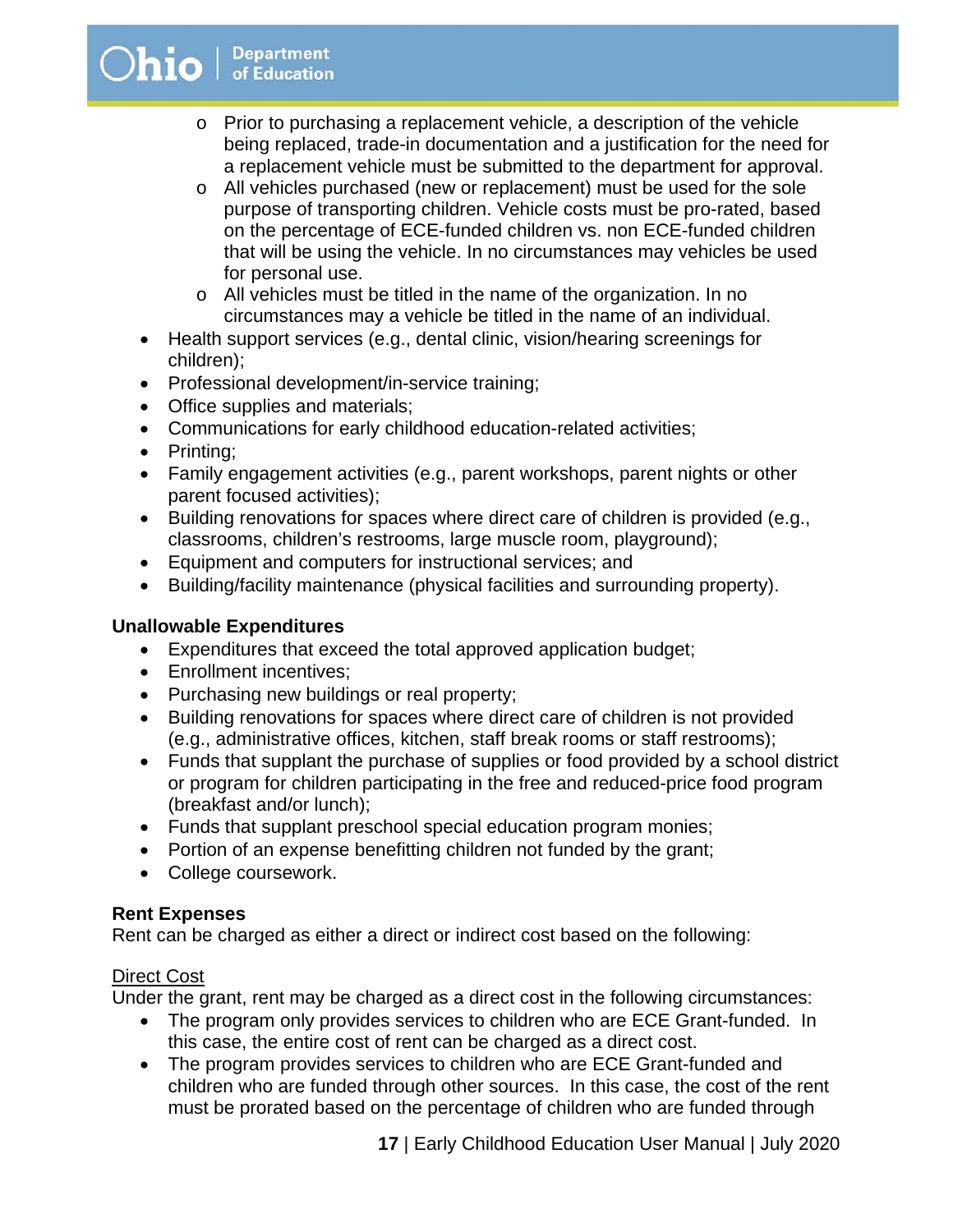ECE and can be charged as a direct cost. If funds are received from other sources, rent expense must be prorated to all allowable funding sources.

Direct expense rent costs would be designated under the facilities/other line item and not under the governance/administration line item.

#### Indirect Cost

Under the grant, rent must be charged as an indirect cost in the following circumstances:

• The program provides services to children who are ECE Grant-funded and to children who are funded through other sources; and does not have a reasonable method for determining a pro-rated amount for rent. Note: No more than 15% of the total budget can be charged to the combined governance and indirect cost line items.

#### **Budget Revision**

A [budget revision](https://education.ohio.gov/getattachment/Topics/Early-Learning/Early-Childhood-Education-Grant/Early-Childhood-Education-Grants-for-Administrator/budgetrevisionguidance-FY20-2.pdf.aspx?lang=en-US) is necessary if any cost to a given category increases or decreases by 10 percent or more after the budget has been approved. Revisions must be electronically submitted through the CCIP and can be submitted at any time throughout the year. The budget revision must include a narrative description in the history log of the CCIP justifying the change. Budget revisions must be completed when the activity is contemplated – prior to obligating funds. A new substantially approved date is established for the newly budgeted categories. The amendment is effective on the day it is received by ODE in substantially approvable form. All amendments are subject to negotiation and approval by ODE. ODE does not guarantee that the requested revisions will be approved. Expenses incurred prior to the budget revision are not reimbursable.

#### <span id="page-17-0"></span>**4.4 PROJECT CASH REQUESTS**

In order to receive funds, a project cash request must be submitted. A project cash request can be submitted ONLY for the categories in the approved budget. All receipts MUST be in alignment with the category against which it is being charged.

Funds can only be requested for allowable expenditures that are properly documented. All expenses charged to the grant must be for obligations entered into after the substantially approved date and pro-rated to reflect the number of ECE-funded students versus the total number of students benefitting from the expense.

Please keep in mind that you can only draw down funds for the number of Early Childhood Education-funded children that are served in the program. This will assure that you do not receive funding for unfilled slots, resulting in an overpayment of funds. At the end of the fiscal year, you will be required to report the maximum number of Early Childhood Education Grant-funded children served at any one time during the fiscal year. If the program draws down more funds than allowable, based on the maximum number served at any one time, the program will be required to reimburse the

 **18** | Early Childhood Education User Manual | July 2020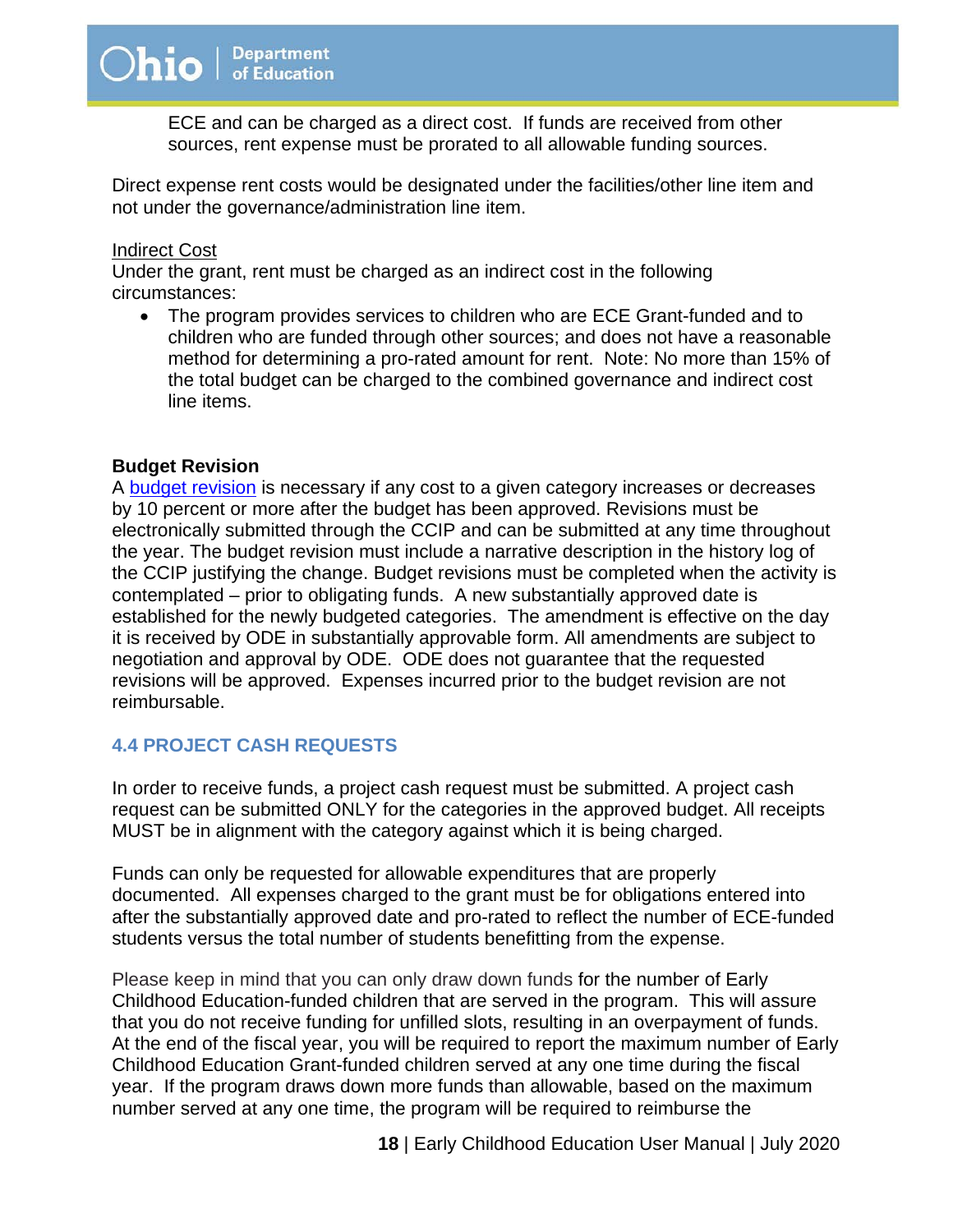department the difference between the amount they should have received and the amount they were actually reimbursed. You will be reimbursed for slots that have been vacated; however, any new enrollments will fill those vacated slots before being counted as additional filled slots.

Example: Program has \$40,000 (10 slots) allocated to them. The maximum number of Early Childhood Education Grant-funded children enrolled at one time is five. The program can only draw down \$20,000 total for the program year. If a child is enrolled and leaves the program and another child takes their place, this should be counted as one filled spot, not two, as they were not enrolled at the same time.

All obligations must be liquidated (paid) by Sept. 30. Proper documentation must be maintained and submitted upon request by the Ohio Department of Education. Failure to maintain and provide proper documentation will result in expenses being unallowable. Please use the chart below to help determine when an expense is obligated and examples of the type of documentation required:

| <b>Expense</b><br><b>Type</b> | <b>Obligation is made:</b>                                           | <b>Example of Type of Documentation</b><br><b>Required</b>                 |
|-------------------------------|----------------------------------------------------------------------|----------------------------------------------------------------------------|
| Employee<br><b>Salaries</b>   | When work performed                                                  | Timecards, paycheck stub, cancelled<br>check                               |
| Fringe                        | When service provided                                                | Invoice, cancelled check or<br>bank/credit card statement                  |
| Purchased<br><b>Services</b>  | When contract fully executed<br>by all parties                       | Signed contract, invoice, cancelled<br>check or bank/credit card statement |
| <b>Supplies</b>               | When order is placed                                                 | Invoice/receipt, cancelled check or<br>bank/credit card statement          |
| Capital<br>Outlay             | When contract fully executed<br>by all parties                       | Signed contract, invoice, cancelled<br>check or bank/credit card statement |
| Other                         | When contract fully executed,<br>order placed or service<br>provided | Signed contract, invoice, cancelled<br>check or bank/credit card statement |

In addition, expenses for the entire grant period must be captured in a detailed financial report using a program such as QuickBooks, Excel, etc. The following spreadsheet shows the level of detail required for tracking expenses. It is an example financial report with sample data to use as an example. This report (or similar) should be submitted with each PCR; adding the new expenditures each month (insert rows as needed). This is only a guide. You can create any format you wish as long as all required information is captured in your report. Attach the financial report directly to the project cash request when drawing down funds.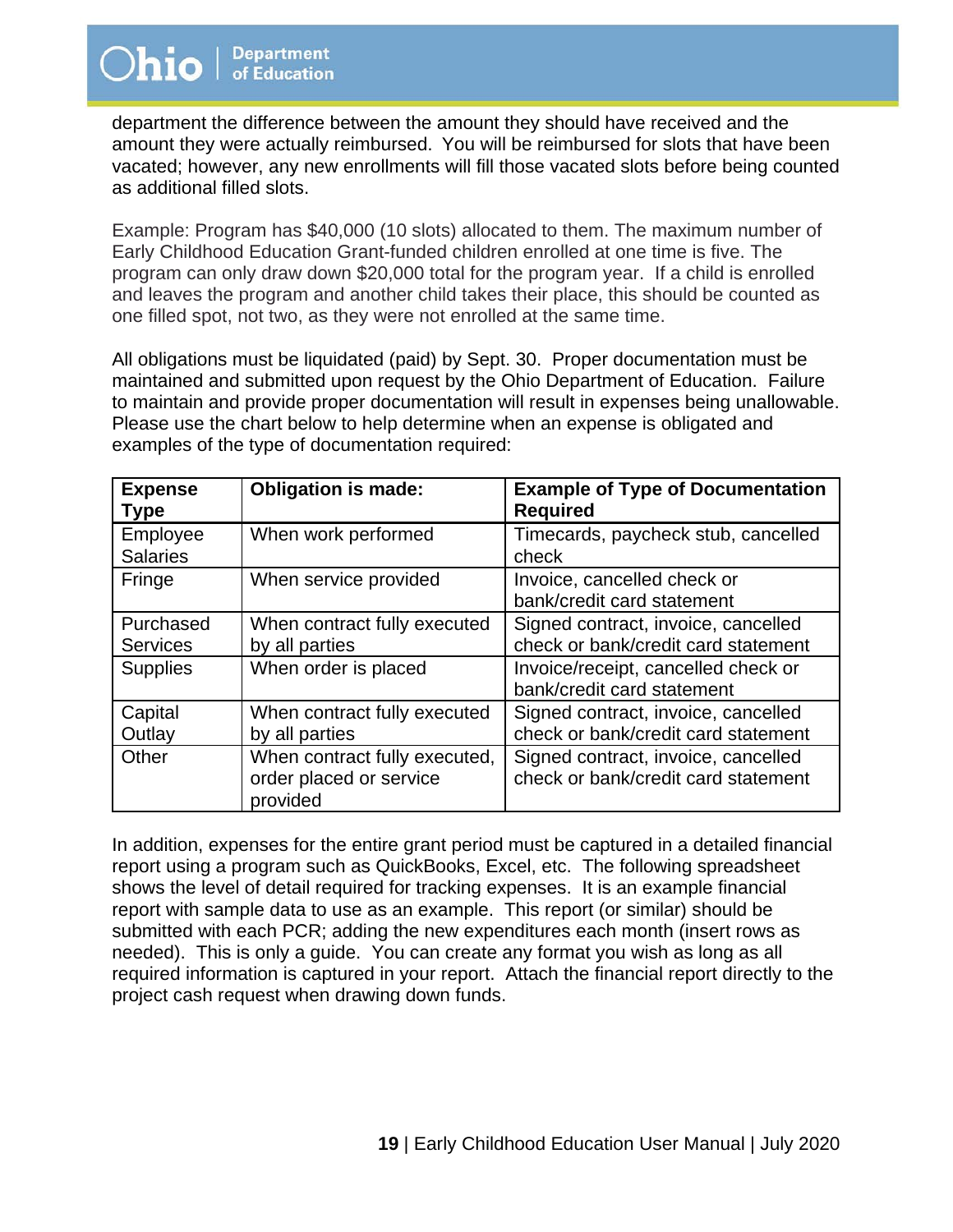|                                                                    | <b>LIQUIDATION</b> | <b>TOTAL</b>    | ×                | <b>TOTAL</b>     |               |                                   |                       |
|--------------------------------------------------------------------|--------------------|-----------------|------------------|------------------|---------------|-----------------------------------|-----------------------|
| <b>OBLIGATION DATE</b>                                             | <b>DATE</b>        | <b>COST</b>     | <b>ALLOCABLE</b> | <b>ALLOCABLE</b> | <b>OBJECT</b> |                                   | <b>EMPLOYEE/VEND</b>  |
|                                                                    | Date Expense       | OF              | <b>TO THE</b>    | TO THE GRANT     | CODE          | <b>ITEM DESCRIPTION</b>           | OR                    |
| SALARIES (100) - ENTER DATE(S) EMPLOYEE WORKED                     |                    |                 |                  |                  |               |                                   |                       |
| Jan 4, 2016 - Jan 17, 2016                                         |                    | \$<br>1,152.00  | 20%              | \$230.40         | 100           | Teacher                           | John Doe              |
| Jan 4, 2016 - Jan 17, 2016                                         |                    | \$<br>1,650.31  | 20%              | \$330.06         | 113           | <b>Administrative/Director</b>    | Sally Doe             |
| Jan 18, 2016 - Jan 31, 2016                                        |                    | \$<br>1,275.33  | 20%              | \$255.07         | 100           | Teacher                           | John Doe              |
| Jan 18, 2016 - Jan 31, 2016                                        |                    | \$<br>1,401.28  |                  |                  | 100           | <b>Administrative/Director</b>    | Sally Doe             |
|                                                                    |                    |                 |                  |                  |               |                                   |                       |
| Total                                                              |                    | \$.<br>5,478.92 | 20%              | \$1,035.78       |               |                                   |                       |
|                                                                    |                    |                 |                  |                  |               |                                   |                       |
| <b>FRINGES [200] - ENTER DATE/S) BENEFITS WERE PROWDED</b>         |                    |                 |                  |                  |               |                                   |                       |
| <b>N'DYYEAR</b>                                                    |                    | \$<br>25.00     | 20.00%           | \$5.00           | 200           | Medicare                          | John Doe              |
| <b>MDYEAR</b>                                                      |                    | \$.<br>10.00    | 20.00%           | \$2.00           | 200           | <b>STRS</b>                       | John Doe              |
|                                                                    |                    |                 |                  |                  |               |                                   |                       |
| Total                                                              |                    | \$<br>35.00     | 20.00%           | \$7.00           |               |                                   |                       |
|                                                                    |                    |                 |                  |                  |               |                                   |                       |
| PURCHASED SERVICES (400) - ENTER DATE CONTRACT FULLY SIGNED        |                    |                 |                  |                  |               |                                   |                       |
| <b>N/D/YEAR</b>                                                    |                    | 130.30<br>\$    | 20%              | \$26.06          | 400           | Trainer                           | Jim Doe               |
| <b>N'DYYEAR</b>                                                    |                    | 207.72<br>\$    | 20%              | \$41.54          | 400           | Professional Development          | <b>Tina Doe</b>       |
| <b>MD/YEAR</b>                                                     |                    | \$<br>75.00     | 20%              | \$15.00          | 400           | <b>Special Education Services</b> | Cindy Doe             |
|                                                                    |                    |                 |                  |                  |               |                                   |                       |
| Total                                                              |                    | ŝ.<br>413.02    | 20%              | \$82.60          |               |                                   |                       |
|                                                                    |                    |                 |                  |                  |               |                                   |                       |
| SUPPLIES (500) - ENTER DATE ORDERED                                |                    |                 |                  |                  |               |                                   |                       |
| <b>N'D'YEAR</b>                                                    |                    | \$<br>34.97     | 20%              | \$6.99           | 500           | Paper                             | Walmart               |
| <b>MDYEAR</b>                                                      |                    | \$<br>86.80     | 20%              | \$17.36          | 500           | Office Supplies                   | Office Max            |
| <b>MDYEAR</b>                                                      |                    | \$<br>21.45     | 20%              | \$4.29           | 500           | Classroom Supplies                | Office Max            |
|                                                                    |                    |                 |                  |                  |               |                                   |                       |
| Total                                                              |                    | 143.22<br>\$    | 20%              | \$28.64          |               |                                   |                       |
|                                                                    |                    |                 |                  | \$0.00           |               |                                   |                       |
| CAPITAL OUTLAY (600) - ENTER DATE ORDERED OR CONTRACT FULLY SIGNED |                    |                 |                  |                  |               |                                   |                       |
| <b>N/D/YEAR</b>                                                    |                    | 6,320.10<br>\$. | 20%              | \$1,264.02       | 600           | Xerox Printer                     | Staples               |
| <b>MDYEAR</b>                                                      |                    |                 | 20%              | \$0.00           | 600           |                                   |                       |
| <b>N'DYYEAR</b>                                                    |                    |                 | 20%              | \$0.00           | 600           |                                   |                       |
|                                                                    |                    |                 |                  |                  |               |                                   |                       |
| Total                                                              |                    | \$<br>6,320.10  | 20%              | \$1,264.02       |               |                                   |                       |
|                                                                    |                    |                 |                  |                  |               |                                   |                       |
| OTHER [800] - ENTER DATE ORDERED OR CONTRACT FULLY SIGNED          |                    |                 |                  |                  |               |                                   |                       |
| <b>N'DIYEAR</b>                                                    |                    | 560.82<br>\$    | 20%              | \$112.16         | 800           |                                   | <b>Indirect Costs</b> |
| <b>N/D/YEAR</b>                                                    |                    |                 | 20%              | \$0.00           | 800           |                                   |                       |
| <b>N'DYYEAR</b>                                                    |                    |                 | 20%              | \$0.00           | 800           |                                   |                       |
|                                                                    |                    |                 |                  |                  |               |                                   |                       |
| Total                                                              |                    | 560.82          | 20%              | \$112.16         |               |                                   |                       |
|                                                                    |                    | \$              |                  |                  |               |                                   |                       |
|                                                                    |                    |                 |                  |                  |               |                                   |                       |
| <b>Total expenditures</b>                                          |                    | \$12,351.08     |                  | \$4,300.18       |               |                                   |                       |
|                                                                    |                    |                 |                  |                  |               |                                   |                       |
|                                                                    |                    |                 |                  |                  |               |                                   |                       |

[Here is an example](http://education.ohio.gov/getattachment/Topics/Early-Learning/Early-Childhood-Education-Grant/Early-Childhood-Education-Grants-for-Administrator/Sample-Financial-Data-Spreadsheet2wPercentages.xlsx.aspx) financial report you can use as a guide. This format is especially helpful when pro-rating costs allocable to the grant. View and note the monetary amounts that have been spent in each category (according to object code).

For step-by-step directions to complete a project cash request, please access this [Project Cash Request \(PCR\) tutorial guidance document.](http://education.ohio.gov/getattachment/Topics/Early-Learning/Early-Childhood-Education-Grant/Early-Childhood-Education-Grants-for-Administrator/pcrguidanceforccip.pdf.aspx)

#### <span id="page-19-0"></span>**4.5 FINAL EXPENDITURE REPORT**

At the end of the grant period (June 30) a final expenditure report (FER) must be completed by each grantee. The FER must be submitted no more than 90 calendar days after the end date of the grant. For step-by-step directions to complete the final expenditure report, please access this [Final Expenditure Report \(FER\)](https://education.ohio.gov/getattachment/Topics/Early-Learning/Early-Childhood-Education-Grant/Early-Childhood-Education-Grants-for-Administrator/pcrguidanceforccip-FY20-2.pdf.aspx?lang=en-US) tutorial guidance [document.](https://education.ohio.gov/getattachment/Topics/Early-Learning/Early-Childhood-Education-Grant/Early-Childhood-Education-Grants-for-Administrator/pcrguidanceforccip-FY20-2.pdf.aspx?lang=en-US)

#### <span id="page-19-1"></span>**4.6 FISCAL CONTACT INFORMATION**

For questions about project cash requests, final expenditure reports, and payments not received, contact your Grants Management Financial Analyst. To find your Grants Management and Program Specialists in CCIP, click on "address book."

For questions about budgets and allowable expenses, contact your Program Specialist. A regional map of Program Specialist contact information can be found [here.](http://education.ohio.gov/getattachment/Topics/Early-Learning/Early-Childhood-Education-Grant/Contact-Information/Early-Childhood-Education-Contacts-by-Region.pdf.aspx)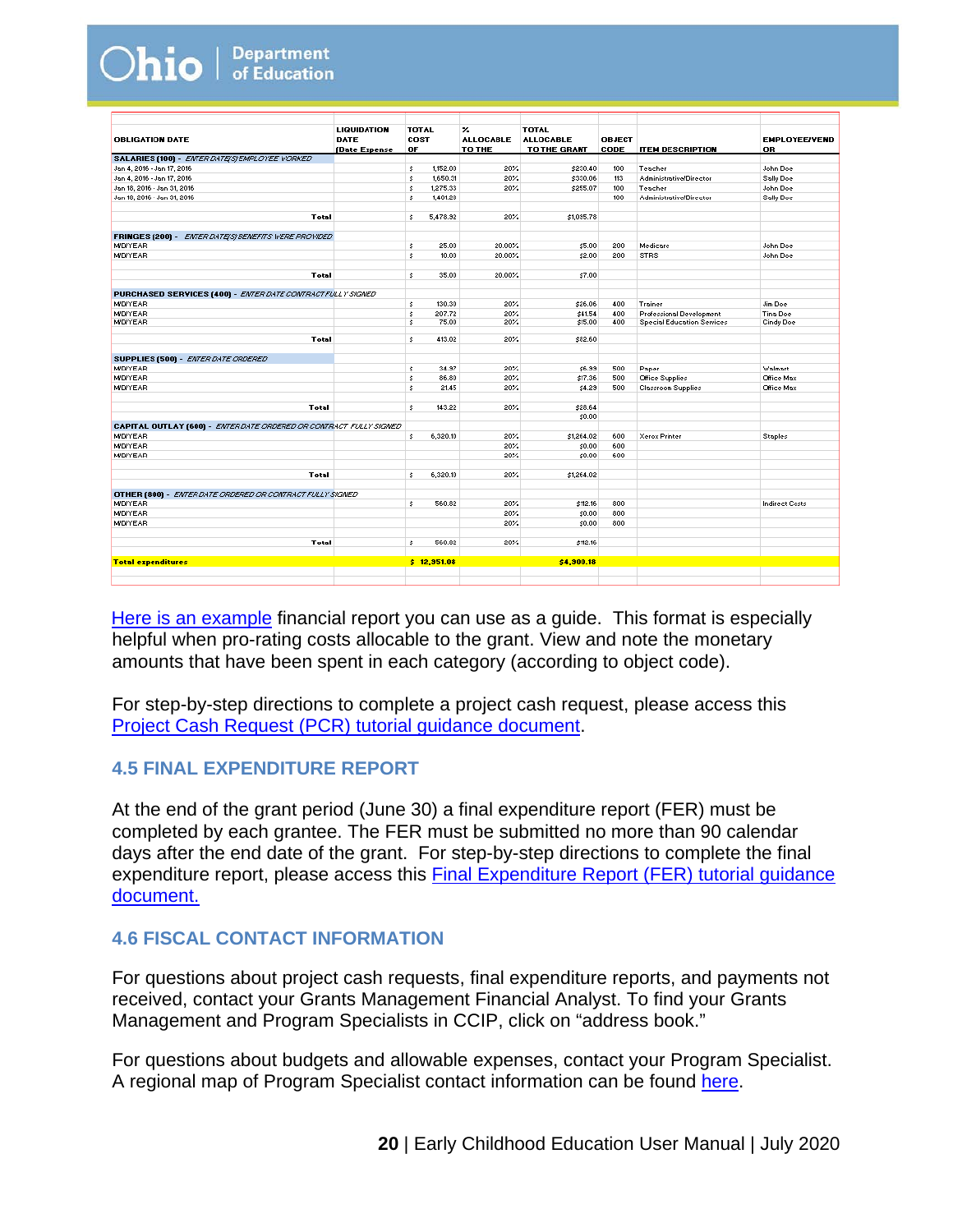

# Sample Budget

<span id="page-20-0"></span>

|                              | <b>Salaries</b><br>(Employees Only) 100                                                                                                                                     | Retirement/Fringe<br><b>Benefits</b><br>200                 | Purchased<br><b>Services</b><br>400                                                         | <b>Supplies</b><br>500                                                                                                          | <b>Capital Outlay</b><br>600                                                                       | Other<br>800                            |
|------------------------------|-----------------------------------------------------------------------------------------------------------------------------------------------------------------------------|-------------------------------------------------------------|---------------------------------------------------------------------------------------------|---------------------------------------------------------------------------------------------------------------------------------|----------------------------------------------------------------------------------------------------|-----------------------------------------|
| Instruction                  | Teacher and aide salaries                                                                                                                                                   | Teachers'/Aides'<br>health and dental<br>insurance          |                                                                                             | Resources needed<br>for student use such<br>as consumable<br>supplies, books,<br>manipulatives and<br>software packages         | Classroom<br>equipment or<br>furniture for direct<br>student<br>instruction greater<br>than \$5000 |                                         |
| Support<br><b>Services</b>   | Substitutes, program<br>support, curriculum<br>services, para-<br>professionals, secretaries,<br>custodial, health services,<br>food services and library<br>media services | Substitutes' health<br>and dental<br>insurance              | Workshop and<br>conference fees.<br>speakers and<br>consultants for<br>staff<br>development | Supplies/materials<br>needed for<br>workshops and staff<br>development items<br>for staff PD or<br>instructional<br>improvement |                                                                                                    | <b>Student</b><br>birth<br>certificates |
| Governance<br>Administration | Administrator, Pre-K<br>coordinator                                                                                                                                         | General<br>administration<br>health and dental<br>insurance | Audit fees,<br>accounting<br>services                                                       | Office supplies,<br>paper, pens                                                                                                 |                                                                                                    |                                         |
| Professional<br>Development  |                                                                                                                                                                             |                                                             | Travel, meals,<br>lodging, stipends                                                         |                                                                                                                                 |                                                                                                    | Membership<br>dues                      |
| Family<br>Community          | Parent coordinator/educator<br>family liaison, parent mentor                                                                                                                | <b>Health and dental</b><br>insurance                       | Parent<br>workshops,<br>screening<br>activities                                             | Lending library,<br>printing related to<br>community<br>relationships and<br>parent meetings                                    |                                                                                                    |                                         |
| Safety                       |                                                                                                                                                                             |                                                             |                                                                                             | Safety equipment if<br>less than \$5000                                                                                         | Safety equipment<br>more than \$5000                                                               |                                         |
| <b>Facilities</b>            |                                                                                                                                                                             |                                                             |                                                                                             |                                                                                                                                 |                                                                                                    |                                         |
| Transportation               | Bus driver, bus aide                                                                                                                                                        | <b>Health and dental</b><br>insurance                       |                                                                                             |                                                                                                                                 |                                                                                                    |                                         |
| Nonpublic                    |                                                                                                                                                                             |                                                             |                                                                                             |                                                                                                                                 |                                                                                                    |                                         |
| <b>Indirect Cost</b>         |                                                                                                                                                                             |                                                             |                                                                                             |                                                                                                                                 |                                                                                                    |                                         |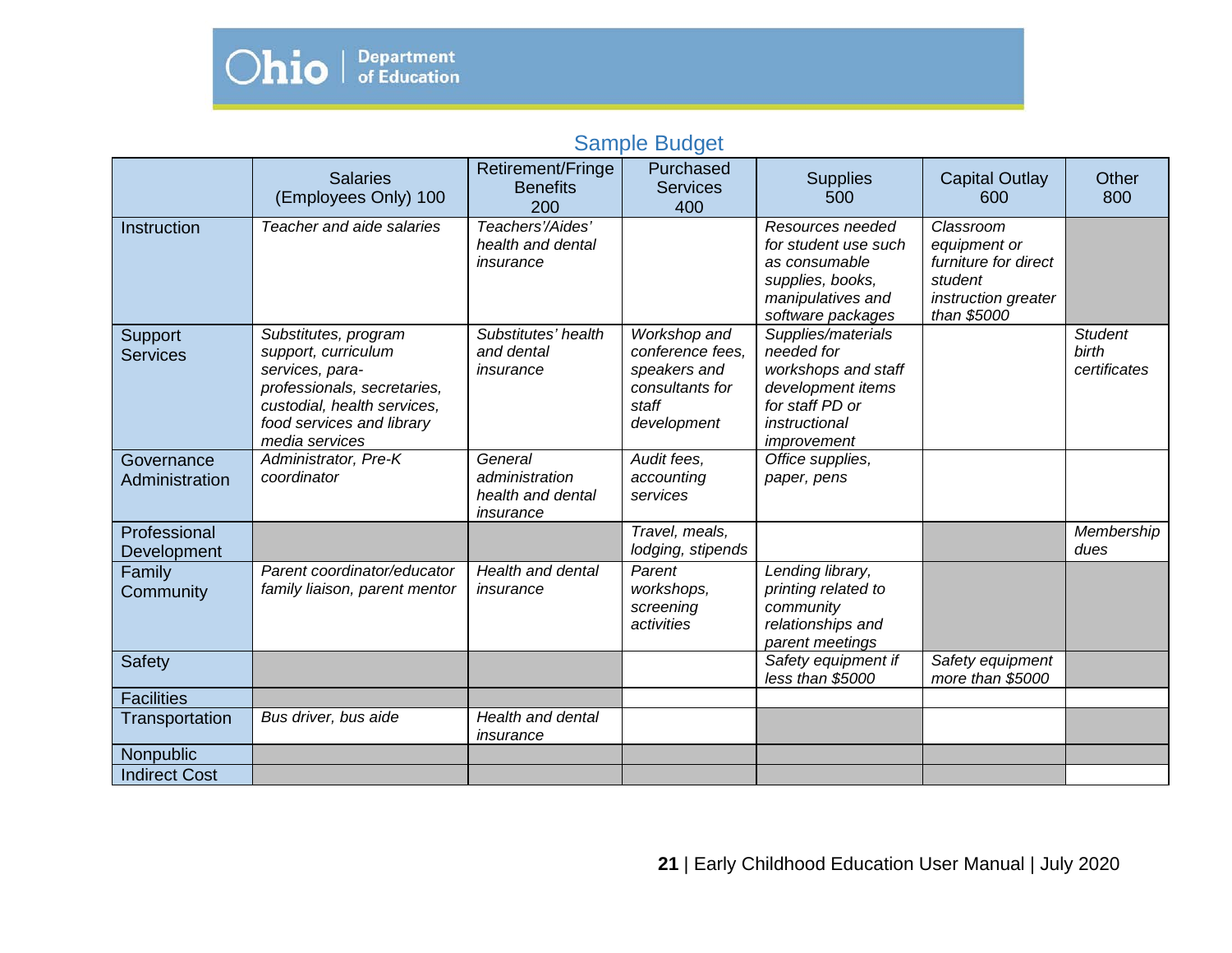# <span id="page-21-0"></span>**SECTION 5: REPORTING REQUIREMENTS**

#### <span id="page-21-1"></span>**5.1 PROGRAM SURVEYS**

December: All grantees will be required to report on the number of ECE-funded children currently enrolled in the program. The information will be used to determine if unfilled slots should be reallocated to programs with the capacity to serve more children, in order to assure all available slots are used. It is expected that all slots are filled no later than Dec. 1.

April: All grantees will be required to complete a survey that includes information on the program's sliding fee tuition and fee scale, health and developmental screenings completed, and referrals made as a result of the screenings. The department reserves the right to receive reporting more frequently as requested.

#### <span id="page-21-2"></span>**5.2 DATA REPORTING AND THE EARLY LEARNING ASSESSMENT (ELA)**

#### **Early Learning Assessment Requirements**

*Please note: Due to the unpredictable nature of COVID-19, the assessment requirements may change. Please visit the [Early Learning Reset and Restart](http://education.ohio.gov/Topics/Reset-and-Restart/Early-Learning-and-School-Readiness) webpage for the most up-to-date information.*

Grant recipients are required to use Ohio's Early Learning Assessment with children who are ECE funded. For the 2020-2021 school year, programs must complete the 10 required Learning Progressions during the fall and spring windows and are encouraged to use the assessment throughout the year. There are four assessment windows during the 2020-2021 year:

| Fall:   | Aug 15 - Nov 14 |
|---------|-----------------|
| Winter: | Nov 15 - Feb 14 |
|         |                 |
| Spring: | Feb 15 - May 14 |

Prior to rating children's skills, knowledge and behaviors, **teachers** are required to successfully complete the Early Learning Assessment training. The required new teacher training is currently being offered free of charge in an online format. Register for Early Learning Assessment training through the Ohio Professional Registry (OPR) at [https://occrra.org/.](https://occrra.org/)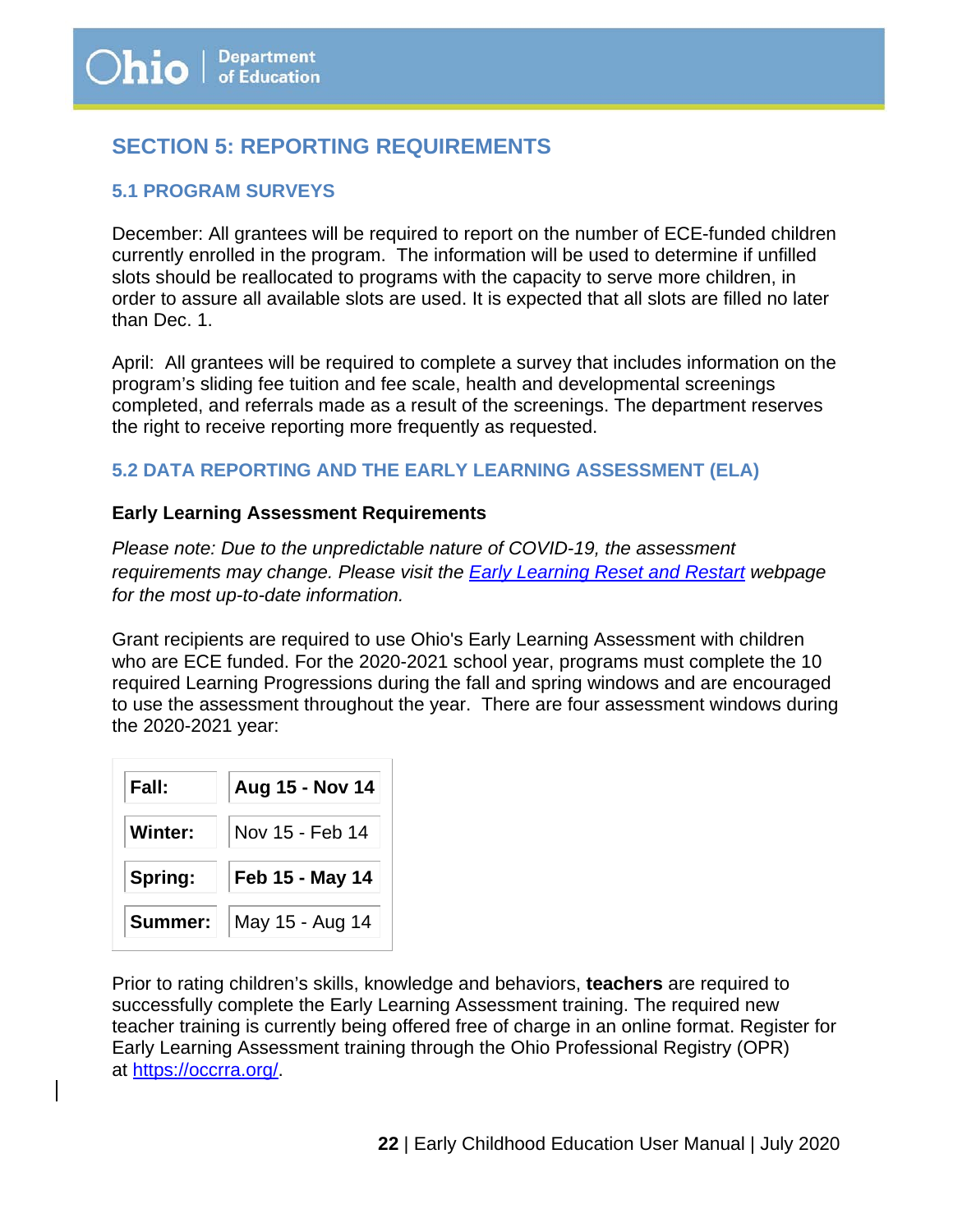Information regarding how to download and print the Early Learning Assessment can be found at [Early Learning Assessment Training and Access.](http://education.ohio.gov/getattachment/Topics/Early-Learning/Kindergarten/Early-Learning-Assessment/Early-Learning-Assessment-for-Administrators/Access-Early-Learning-Assessment-Print-Materials_9-17-1.pdf.aspx)

Visit the [Early Learning Assessment webpage](http://education.ohio.gov/Topics/Early-Learning/Kindergarten/Early-Learning-Assessment) for more information regarding the ELA including:

- required users;
- available training; and
- reporting requirements (who is responsible for reporting data, how to report scores for children not assessed, etc.)

#### **Data Reporting Requirements**

Programs are required to report teacher qualifications, student enrollment, monthly student attendance, fall and spring Early Learning Assessment scores, disability category and demographic data via one of the two data systems below, based on program type. The data system used to report is determined by the entity type which was awarded funds, not the entity type at which the educational services are provided.

- Education Management Information System (EMIS) Program, Teacher and Student Data
	- o Public School Districts
	- o Community Schools
	- o Educational Service Centers
	- o Joint Vocational Schools

ECE grantees need to report the following to EMIS, even if the Grantee has contracted with another provider to educate ECE funded students:

- o Student Demographic data
- o District Relationship Element (report a '1' for ECE Funded students) even if the Grantee is not the one educating the students and a different provider is educating the students.
- o ECE Grantee must report the 'E' How Received code for the ECE funded students even if a different provider is educating the ECE funded students.
- o Attending Building IRN if the ECE Grantee is sending the ECE Funded students to be educated by a preschool program that is not under the hierarchy of the reporting district, then the IRN should be the one determined by district policy.
- o Preschool Poverty Level if the student is not reported with a disability condition
- o Student Assessments (Childhood Outcome Summary (if student has disability) and Early Learning Assessment)
- o Student Program Code if student is receiving itinerant services
- o Student Discipline Data
- o Preschool Course if you send your ECE funded students to another provider, then report the course as if it's your course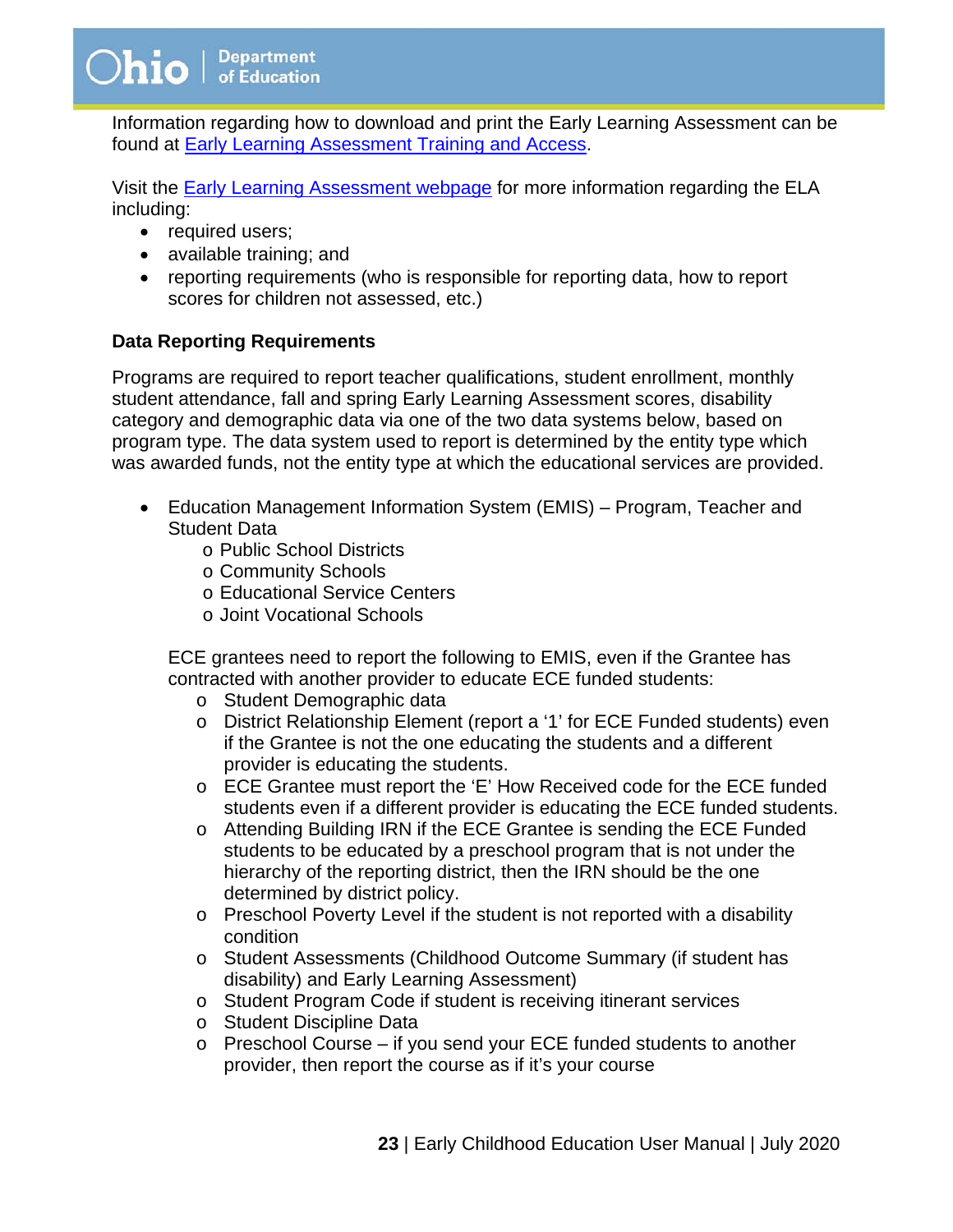- Enterprise Application System (EAS) Program, Teacher and Student Data o Chartered Nonpublic Schools
	- o Ohio Department of Job and Family Services-licensed programs

These are the key tasks that you need to complete in EAS:

- o [Provider application](https://education.ohio.gov/getattachment/Topics/Early-Learning/Early-Childhood-Education-Grant/Early-Childhood-Education-Grants-for-Administrator/easproviderapptutorial-FY20-3.pdf.aspx?lang=en-US) must be completed by September 30
	- o [Student applications](https://education.ohio.gov/getattachment/Topics/Early-Learning/Early-Childhood-Education-Grant/Early-Childhood-Education-Grants-for-Administrator/easstudentapptutorial-FY20-2.pdf.aspx?lang=en-US) must be completed for all Early Childhood Education Grant-funded children by Oct. 31, and within 30 days of enrollment for any child enrolled on or after October 31. Enrollment end date must be entered when a child withdraws as per the tutorial – do not withdraw the student application from EAS.
	- o [Enter ELA Scores into EAS](https://education.ohio.gov/getattachment/Topics/Early-Learning/Early-Childhood-Education-Grant/Early-Childhood-Education-Grants-for-Administrator/howtoenterelascoresineas-FY20-3.pdf.aspx?lang=en-US) must be entered by June 30 for assessment completed in both the fall and spring assessment windows.
	- o [Enter Student Attendance in EAS](https://education.ohio.gov/getattachment/Topics/Early-Learning/Early-Childhood-Education-Grant/Early-Childhood-Education-Grants-for-Administrator/howtoenterattendanceineas-FY20-5.pdf.aspx?lang=en-US) must be completed monthly. The number entered should be the ECE hours attended only (round to the nearest whole number) and not any additional hours the child is present through other funding sources.

<span id="page-23-0"></span>Programs can generate an **EAS Student Application Report** to assist in an internal review of compliance with these data submission requirements.

# **SECTION 6: COMPLIANCE MONITORING**

All program requirements may be monitored at any time by the department. Programs must comply with all monitoring procedures as outlined by the department. The department has the authority to take administrative sanctions, including, but not limited to, suspension of cash payments for the grant, suspension of program operations and/or, termination of project operations, as necessary, to ensure compliance with applicable laws, regulations and assurances. It is possible that programs may be reviewed for different aspects of their program by different Department of Education offices. In the event of a sustained audit exception, and upon demand of the department, the grantee shall immediately reimburse the department for that portion of the audit exception attributable under the audit to the grantee.

#### <span id="page-23-1"></span>**6.1 STEP UP TO QUALITY PROGRAM CHANGE IN RATING**

Step Up To Quality-rated programs are required to maintain a 3-, 4-, or 5- star rating. For any rated program receiving Early Childhood Education funding that falls below the 3-star rating, an Ohio Department of Education Specialist will conduct a desk review and/or a verification visit to ensure that the program is meeting legislative requirements. If a program does not meet the legislative requirements, the program will be required to complete a corrective action plan and submit it to the department for approval. The corrective action plan will include a scheduled plan for monitoring by the Department of

 **24** | Early Childhood Education User Manual | July 2020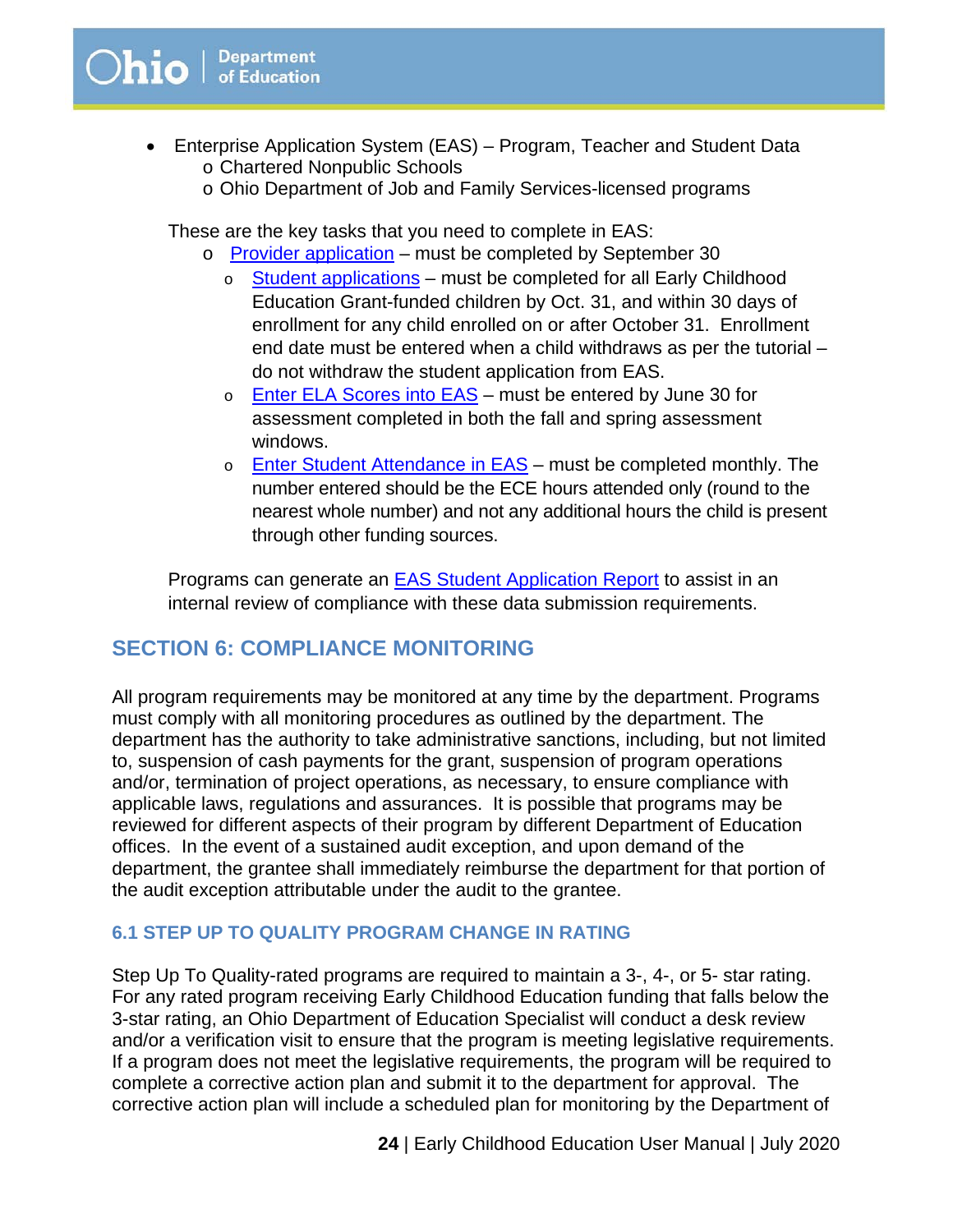Education, any required documentation that may need to be submitted, and the name and signature of the person responsible for implementing the corrective action plan. If a program falls below the 3-star rating due to not submitting their annual report, an email notification will be sent and a deadline to re-apply will be provided. Repeated failure to obtain a high-quality rating could result in loss of funding.

#### <span id="page-24-0"></span>**6.2 DESK REVIEW MONITORING**

Programs will be required to meet all reporting requirements and submit all requested documentation to the department in order for a specialist to confirm compliance. After a specialist reviews documentation, if there are areas of concern or non-compliance, a corrective action plan (CAP) will be required from the program for approval by the department.

#### <span id="page-24-1"></span>**6.3 ON-SITE VERIFICATION VISIT**

The Department of Education may complete an on-site verification visit to assess compliance with program requirements. An education program specialist will contact the program and schedule a time to go on-site and review documentation, observe classrooms, check attendance and schedule, and verify implementation of curriculum and assessment requirements. After completion of a visit, if there are areas of concern or non-compliance, a CAP will be required from the program for approval by the department.

#### <span id="page-24-2"></span>**6.4 CORRECTIVE ACTION PLAN MONITORING**

If a CAP is needed, the program will have 10 business days to submit the CAP to the specialist. The specialist has 10 business days to approve or deny the CAP. If the CAP is approved, the specialist will monitor the implementation of the plan. If the CAP is denied, the specialist and the program will work together to develop a CAP that addresses all areas of non-compliance.

<span id="page-24-3"></span>The specialist who approved the CAP is responsible for monitoring the implementation of the CAP until all requirements of the plan are met. This may include periodic on-site visits, desk reviews and progress checks. If a corrective action plan is not corrected by the stated deadline, the program may be required to return remaining grant funds.